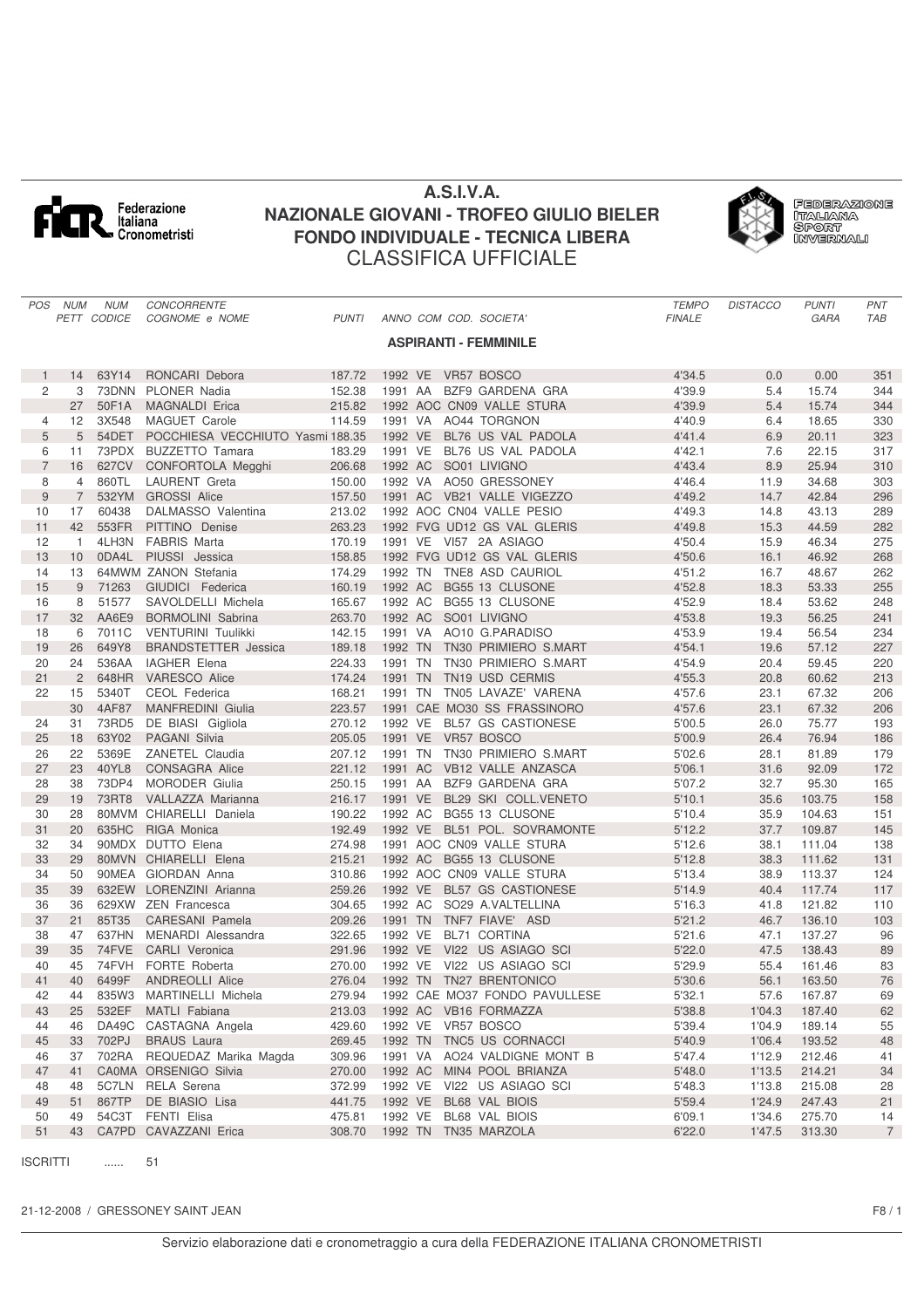| <b>NUM</b><br><b>NUM</b><br><b>POS</b><br>PETT CODICE | <b>CONCORRENTE</b><br><i>COGNOME</i> e NOME | PUNTI | ANNO COM COD. SOCIETA'      | <b>TEMPO</b><br><b>FINALE</b> | <b>DISTACCO</b> | <b>PUNTI</b><br>GARA | <b>PNT</b><br>TAB |
|-------------------------------------------------------|---------------------------------------------|-------|-----------------------------|-------------------------------|-----------------|----------------------|-------------------|
| NON PARTITI                                           | $\overline{0}$                              |       |                             |                               |                 |                      |                   |
| NON ARRIVATI                                          | $\overline{0}$                              |       |                             |                               |                 |                      |                   |
| SQUALIFICATI<br>$\sim$                                | $\overline{0}$                              |       |                             |                               |                 |                      |                   |
|                                                       |                                             |       | <b>JUNIORES - FEMMINILE</b> |                               |                 |                      |                   |

## 69 0EDYL MATLI Elisa 107.00 1990 AC VB16 FORMAZZA 4'30.9 0.0 0.00 320 2 80 605A3 GIORDANENGO Wanda 174.55 1990 AOC CN43 SKI COLLEGE LIM  $4'32.3$  1.4 4.13 304<br>3 71 536AR LONGO Alice 170.49 1990 TN TN30 PRIMIERO S.MART 4'33.1 2.2 6.50 288 3 71 536AR LONGO Alice 170.49 1990 TN TN30 PRIMIERO S.MART 4'33.1 2.2 6.50 288<br>160.99 1990 VE BL51 POL. SOVRAMONTE 4'39.8 8.9 26.28 272 4 64 41HP6 BEE Gloria 160.99 1990 VE BL51 POL. SOVRAMONTE 4'39.8 8.9 26.28<br>5 74 4HX5E VALLAINC Martine 139.62 1990 VA AO01 CHAMPORCHER 4'40.1 9.2 27.17 5 74 4HX5E VALLAINC Martine 139.62 1990 VA AO01 CHAMPORCHER 14'40.1 9.2 27.17 256<br>6 68 41EXY BARATTO Jamila 128.20 1989 VE BL29 SKI COLL.VENETO 14'46.8 15.9 46.95 240 68 41EXY BARATTO Jamila 128.20 1989 VE BL29 SKI COLL.VENETO 4'46.8 15.9 46.95 240 75 705F9 BEUCHOD Martha 134.97 1990 VA AO50 GRESSONEY 4'49.4 18.5 54.63 224 8 62 1M0AY SIRIO Valentina 117.36 1989 AC SO39 POL. LE PRESE<br>112.72 1990 TN TN30 PRIMIERO S.MAI 65 4LHDR BETTEGA Lorenza 112.72 1990 TN TN30 PRIMIERO S.MART 4'51.7 20.8 61.42 192 76 35FY9 MURER Melissa 173.04 1990 VE BL68 VAL BIOIS 4'52.1 21.2 62.61 176 67 54DEA DE BETTIN Luana 160.87 1990 VE BL76 US VAL PADOLA 4'52.3 21.4 63.20 160 61 EA067 FORNI Erika 167.39 1990 AC VB21 VALLE VIGEZZO 4'52.7 21.8 64.38 144 73 49V2E GILMOZZI Michela 160.68 1990 TN TNC5 US CORNACCI 4'53.8 22.9 67.63 128 63 80APH DEMETZ Ester 124.60 1990 AA BZF9 GARDENA GRA 4'57.3 26.4 77.96 112 78 4LNDD GASBARRO Patrizia 196.11 1990 CAB AQ15 PESCOCOSTANZO 4'58.0 27.1 80.03 96 70 3D9HR ZUCCHELLI Anna 128.22 1990 AC BG31 ARDESIO 4'58.6 27.7 81.80 80 66 67VTT OBLETTER Katherina 135.95 1989 AA BZF9 GARDENA GRA 4'59.9 29.0 85.64 64 72 52MR3 GALLI Jessica 146.47 1990 AC SO01 LIVIGNO 5'00.1 29.2 86.23 48 79 72RTX PILATI Valentina 188.74 1989 TN TN27 BRENTONICO 5'06.1 35.2 103.95 32 20 77 4LN2X MAQUIGNAZ Sophie 262.89 1990 VA AO47 CERVINO/VALT 5'37.7 1'06.8 197.27 16

ISCRITTI ...... 20

NON PARTITI ... 0

NON ARRIVATI .. 0

SQUALIFICATI .. 0

## **ASPIRANTI - MASCHILE**

|             | 89  |       | 702RH CHANOINE Jean Marc          | 115.22 |         |                              | 1991 VA AO24 VALDIGNE MONT B  | 3'56.9 | 0.0  | 0.00  | 402    |
|-------------|-----|-------|-----------------------------------|--------|---------|------------------------------|-------------------------------|--------|------|-------|--------|
| 2           | 87  | 4DH12 | RONC CELLA Francois               | 93.16  |         | 1991 VA AO50 GRESSONEY       |                               | 3'57.8 | 0.9  | 3.04  | 398    |
| 3           | 81  |       | 648HW BOSIN Simone                | 98.53  |         |                              | 1991 TN GM04 GS FIAMMEGIALLE  | 3'58.6 | 1.7  | 5.74  | 394    |
| 4           | 84  | 53DD2 | MICH Riccardo                     | 120.81 | 1991 TN | TNC5 US CORNACCI             |                               | 4'00.1 | 3.2  | 10.81 | 390    |
| 5           | 114 | 5LMCT | <b>DEMATTEIS Giovanni</b>         | 182.92 |         | 1991 AOC CN39 VALLE VARAIT   |                               | 4'01.3 | 4.4  | 14.86 | 386    |
| 6           | 103 | 64N8P | <b>BRIGADOI Mauro</b>             | 150.00 | 1992 TN |                              | TNHH GRONLAIT ORIENT          | 4'02.2 | 5.3  | 17.90 | 382    |
| $7^{\circ}$ | 120 | 9A6EP | <b>TOMASI Luca</b>                | 175.87 |         | 1992 TN TNF3 US DOLOMITICA   |                               | 4'03.1 | 6.2  | 20.94 | 378    |
| 8           | 102 | 4LL77 | PASCAL Ivan                       | 145.29 |         |                              | 1991 AOC TO44 PRALI VAL GERMA | 4'04.2 | 7.3  | 24.65 | 374    |
| 9           | 104 | 532YW | <b>SANA Matteo</b>                | 143.51 |         | 1991 AC VB21 VALLE VIGEZZO   |                               | 4'05.2 | 8.3  | 28.03 | 370    |
| 10          | 145 | C06VL | GIACHINO Luca                     | 231.52 |         | 1992 AOC CN39 VALLE VARAIT   |                               | 4'05.3 | 8.4  | 28.37 | 367    |
| 11          | 117 | 605A2 | GIORDANENGO Ivan                  | 188.02 |         | 1992 AOC CN25 SKI AVIS BORGO |                               | 4'05.5 | 8.6  | 29.04 | 363    |
| 12          | 131 |       | 50W9R GIOVINE Dario               | 211.85 |         | 1992 AOC TO81 VALCHISONE     |                               | 4'05.7 | 8.8  | 29.72 | 359    |
| 13          | 83  | 53DD3 | <b>ZENI Nevio</b>                 | 120.97 |         | 1991 TN TNC5 US CORNACCI     |                               | 4'05.8 | 8.9  | 30.05 | 355    |
|             | 122 | 8787P | RONCADOR Mario                    | 189.81 | 1992 TN | TN13 FONDO VAL SOLE          |                               | 4'05.8 | 8.9  | 30.05 | 355    |
| 15          | 90  | 54A65 | DE ZOLT Nicola                    | 140.21 |         | 1991 VE BL76 US VAL PADOLA   |                               | 4'06.1 | 9.2  | 31.07 | 347    |
| 16          | 137 | 636CA | <b>QUINZ Mattia</b>               | 209.06 |         | 1992 FVG UD03 ASD CAMOSCI    |                               | 4'06.3 | 9.4  | 31.74 | 343    |
| 17          | 119 | 536C7 | BOZZETTA Ruben                    | 196.89 | 1992 TN | TN30 PRIMIERO S.MART         |                               | 4'06.4 | 9.5  | 32.08 | 339    |
| 18          | 97  | 546HC | SCOPEL Nicola                     | 147.87 | 1991 VE | BL15 ENAL SP.VILLAGA         |                               | 4'06.6 | 9.7  | 32.76 | 335    |
| 19          | 91  | 3DD73 | <b>CAPITANIO Christian</b>        | 135.24 | 1991 AC | <b>BG57 SCHILPARIO</b>       |                               | 4'06.8 | 9.9  | 33.43 | 331    |
| 20          | 130 | 81TED | <b>BORMOLINI</b> Christian        | 230.00 | 1992 AC | SO01 LIVIGNO                 |                               | 4'06.9 | 10.0 | 33.77 | 327    |
| 21          | 110 | 532YH | <b>CONTI Manuel</b>               | 140.46 |         | 1991 AC VB21 VALLE VIGEZZO   |                               | 4'07.1 | 10.2 | 34.44 | 323    |
| 22          | 86  | 50N0E | <b>BOGLINO Gabriele</b>           | 133.07 |         | 1991 VA AO50 GRESSONEY       |                               | 4'07.8 | 10.9 | 36.81 | 319    |
|             | 129 | 728FA | <b>URBANI Simone</b>              | 207.16 | 1992 AC | SO01 LIVIGNO                 |                               | 4'07.8 | 10.9 | 36.81 | 319    |
| 24          | 116 | 728F4 | CUSINI Federico                   | 192.66 | 1991 AC | SO01 LIVIGNO                 |                               | 4'08.1 | 11.2 | 37.82 | 311    |
| 25          | 100 | 53DD7 | <b>FANTON Paolo</b>               | 140.56 | 1991 TN | TNC5 US CORNACCI             |                               | 4'09.1 | 12.2 | 41.20 | 307    |
| 26          | 121 | 64063 | POZZA Sebastiano                  | 202.33 | 1991 VE | VI57 2A ASIAGO               |                               | 4'09.2 | 12.3 | 41.54 | 303    |
| 27          | 101 | 54P0A | MENEGAZZI Claudio                 | 149.55 | 1991 VE | VR57 BOSCO                   |                               | 4'10.2 | 13.3 | 44.91 | 300    |
|             | 113 | 532YL | CONTI Roger                       | 176.94 | 1991 AC | VB21 VALLE VIGEZZO           |                               | 4'10.2 | 13.3 | 44.91 | 300    |
| 29          | 85  | 73E46 | OBERBACHER Pauli                  | 122.91 | 1991 AA | BZF9 GARDENA GRA             |                               | 4'10.6 | 13.7 | 46.26 | 292    |
| 30          | 108 | 53A6M | <b>RUATTI Paolo</b>               | 154.04 | 1991 TN | TN81 RABBI                   |                               | 4'10.9 | 14.0 | 47.28 | 288    |
|             |     |       | 21-12-2008 / GRESSONEY SAINT JEAN |        |         |                              |                               |        |      |       | F8 / 2 |
|             |     |       |                                   |        |         |                              |                               |        |      |       |        |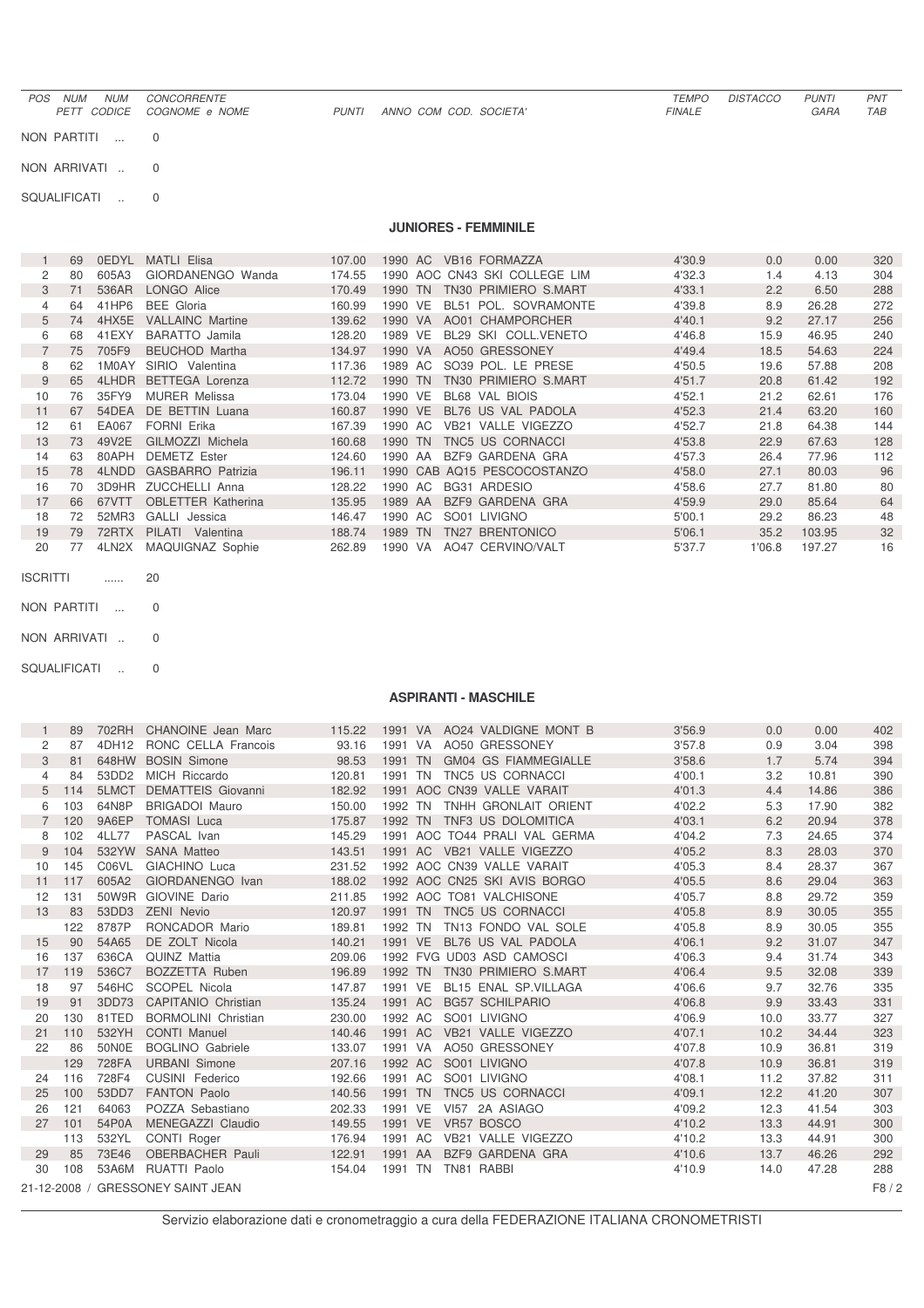| 47.95<br>99<br>53PCV<br><b>PEER Emanuel</b><br>169.08<br>1991 AA BZ36 ASC SESVENNA<br>4'11.1<br>14.2<br>284<br>31<br>126<br>552RP<br><b>MULLER Claudio</b><br>230.00<br>1992 FVG UD45 WEISSENFELS<br>4'11.3<br>14.4<br>48.63<br>280<br>32<br>4'11.5<br>635LW<br>125.93<br>1991 VE BL51 POL. SOVRAMONTE<br>14.6<br>49.30<br>276<br>33<br>92<br>MACCAGNAN Paolo<br>115<br>653Y5<br>199.69<br>1992 FVG UD56 MONTE COGLIANS<br>4'11.6<br>14.7<br>272<br>34<br>MONTELLO Giuseppe<br>49.64<br>107<br>52TFV<br>1991 AC SO39 POL. LE PRESE<br>4'11.9<br>15.0<br>268<br>35<br>RASTELLI Maicol<br>171.37<br>50.65<br>532H6<br>CHIOLINI Giacomo<br>152.69<br>1991 AC VB21 VALLE VIGEZZO<br>4'12.3<br>15.4<br>52.01<br>36<br>106<br>264<br>37<br>123<br>6294P<br>199.61<br>1991 AC<br>SO29 A.VALTELLINA<br>4'12.4<br>15.5<br>52.34<br>260<br>SALVADORI Luca<br>67VXP<br>109<br><b>KOSTNER Elias</b><br>161.82<br>1991 AA<br>BZF9 GARDENA GRA<br>4'13.4<br>16.5<br>55.72<br>256<br>38<br>5C7LF<br>4'13.4<br>16.5<br>55.72<br>256<br>139<br>RIGONI Stefano<br>230.00<br>1992 VE VI22 US ASIAGO SCI<br>88<br>1K7NY<br>135.98<br>1991 FVG UD45 WEISSENFELS<br>4'13.7<br>16.8<br>56.73<br>40<br><b>MULLER Marco</b><br>248<br>95<br>629YA<br>119.80<br>1991 AC SO29 A.VALTELLINA<br>4'13.7<br>16.8<br>56.73<br>248<br><b>BERTOLINA Mirco</b><br>93<br>4ATTV<br>PRIMUS Gabriele<br>113.59<br>1991 FVG UD20 TIMAU CLEULIS<br>4'13.9<br>17.0<br>57.41<br>42<br>240<br>94<br>54DP5<br><b>ZUS Kristian</b><br>1991 VE BL80 CANALE D'AGORDO<br>4'14.5<br>17.6<br>59.43<br>236<br>43<br>138.43<br>CA7YT SENONER Thomas<br>227.76<br>1992 AA BZF9 GARDENA GRA<br>4'14.7<br>17.8<br>44<br>138<br>60.11<br>233<br>45<br>98<br>53DD5<br>GILMOZZI Enrico<br>165.47<br>1991 TN<br>TNC5 US CORNACCI<br>4'15.5<br>18.6<br>62.81<br>229<br>118<br>53A77<br>CAVALLAR Alex<br>197.37<br>1991 TN<br>TN81 RABBI<br>4'15.8<br>18.9<br>63.82<br>225<br>46<br>105<br>49PWH VALORZ Pietro<br>TN81 RABBI<br>4'15.9<br>19.0<br>221<br>47<br>173.90<br>1991 TN<br>64.16<br>128<br>74FVM LOBBIA Marco<br>228.01<br>1992 VE<br>VI22 US ASIAGO SCI<br>4'16.6<br>19.7<br>66.53<br>217<br>48<br>4'17.2<br>20.3<br>636TX VALT Igor<br>215.34<br>1992 VE BL68 VAL BIOIS<br>68.55<br>213<br>49<br>132<br>165<br>6497H<br>PASSERINI Giordano<br>270.00<br>1992 TN<br>TN27 BRENTONICO<br>4'17.6<br>20.7<br>209<br>50<br>69.90<br>133<br>85VAN ABRAM Didier<br>AO10 G.PARADISO<br>4'18.7<br>21.8<br>73.62<br>205<br>51<br>230.00<br>1992 VA<br>222.75<br>52RAC ANDREOLA Riccardo<br>1991 AC<br>SO29 A.VALTELLINA<br>4'18.8<br>21.9<br>73.96<br>52<br>136<br>201<br>53<br>142<br>C04HT<br>208.05<br>1992 AA BZ36 ASC SESVENNA<br>22.4<br>75.64<br>197<br><b>EBERHOEFER Michael</b><br>4'19.3<br>4AD83<br><b>ZANNI Daniele</b><br>200.70<br>1991 CAE MO10 PIANDELAGOTTI<br>4'19.6<br>22.7<br>76.66<br>54<br>112<br>193<br>22.7<br>144<br>90N8V<br>231.17<br>4'19.6<br><b>DEGIOVANNI Luca</b><br>1992 AOC CN37 VALLE MAIRA<br>76.66<br>193<br>82<br>4LNDA LE DONNE Vittorio<br>135.73<br>1991 CAB AQ15 PESCOCOSTANZO<br>4'20.9<br>24.0<br>81.05<br>185<br>56<br>25.1<br>57<br>152<br>809X4<br>248.59<br>4'22.0<br>84.76<br>181<br><b>GOLLER Stefan</b><br>1992 AA BZE4 ALTIP. SCILIAR<br>127<br>91C4X PANIZZON Mattia<br>216.34<br>1992 FVG UD45 WEISSENFELS<br>4'22.3<br>25.4<br>85.77<br>58<br>177<br>25.4<br>171<br>9A281<br>282.16<br>1992 AC SO29 A.VALTELLINA<br>4'22.3<br>85.77<br>177<br>ARMELLINI Andrea<br>146<br>6505R<br><b>BELLINA Alex</b><br>233.00<br>1992 FVG UD20 TIMAU CLEULIS<br>4'22.7<br>25.8<br>87.13<br>60<br>169<br>154<br>80FCX<br>254.96<br>1992 AC BG15 VALSERINA<br>4'23.3<br>26.4<br>89.15<br>166<br>61<br><b>CARRARA Einar</b><br>125<br>498NV<br>DALLA COSTA Luca<br>197.60<br>1991 VE VI22 US ASIAGO SCI<br>4'23.5<br>26.6<br>89.83<br>62<br>162<br>162<br>62E79<br><b>BOSETTI Luca</b><br>264.71<br>1992 AC VA23 NORD.VARESE<br>4'23.5<br>26.6<br>162<br>89.83<br>96<br>4LLVR<br>FERRARI Giovanni<br>166.25<br>1991 CAE MO30 SS FRASSINORO<br>4'23.6<br>26.7<br>154<br>64<br>90.16<br>4'23.7<br>A144M<br><b>BARBIERI</b> Stefano<br>238.33<br>1991 VE BL29 SKI COLL.VENETO<br>26.8<br>90.50<br>150<br>65<br>149<br>141<br>90PRP<br>GIORDANETTO Fabio<br>230.00<br>1992 AOC CN34 ENTRAQUE ALPI M<br>4'25.4<br>28.5<br>66<br>96.24<br>146<br>158<br>90N5W PELLEGRINO Matteo<br>260.50<br>4'25.5<br>28.6<br>142<br>67<br>1992 AOC CN34 ENTRAQUE ALPI M<br>96.58<br>64D3T<br>234.99<br>1992 TN TN27 BRENTONICO<br>4'25.9<br>29.0<br>97.93<br>68<br>147<br>SIMONCELLI Michele<br>138<br>124<br>532EH<br>VALCI Diego<br>197.44<br>1992 AC VB16 FORMAZZA<br>4'26.2<br>29.3<br>98.94<br>134<br>69<br>167<br>754VT<br>PUNTEL Paolo<br>272.91<br>1992 FVG UD20 TIMAU CLEULIS<br>4'27.0<br>30.1<br>70<br>101.65<br>130<br>71<br>AAJEV ZULIAN Patrick<br>363.91<br>4'27.1<br>30.2<br>126<br>181<br>1992 VE BL68 VAL BIOIS<br>101.98<br>140<br>75MX2<br>230.00<br>1992 CAE MO37 FONDO PAVULLESE<br>4'27.6<br>30.7<br>122<br>72<br><b>ORLANDINI</b> Luca<br>103.67<br>31.5<br>73<br>157<br>6497M<br>257.94<br>1992 TN TN27 BRENTONICO<br>4'28.4<br>PINTER Amedeo<br>106.37<br>118<br>63YLP PEZZO Alberto<br>265.71<br>1992 VE VR57 BOSCO<br>164<br>32.4<br>114<br>74<br>4'29.3<br>109.41<br>64HF7<br>CONTI Tiziano<br>206.57<br>1991 TN TNC5 US CORNACCI<br>4'29.6<br>75<br>111<br>32.7<br>110.43<br>110<br>5C7MF RIGONI Andrea Francesco<br>257.29<br>1992 VE VI22 US ASIAGO SCI<br>4'29.8<br>32.9<br>111.10<br>76<br>156<br>106<br>1992 AC SO29 A.VALTELLINA<br>77<br>176<br>62E7A<br>FERRARIO Andrea<br>298.88<br>4'31.5<br>34.6<br>116.84<br>102<br>163<br>72YF3<br>MAESTRI Richard<br>265.57<br>1992 TN<br>TN84 US CARISOLO<br>4'31.6<br>34.7<br>117.18<br>99<br>78<br>159<br>73RT9<br>CAGNATI Antonio<br>261.46<br>1992 VE BL71 CORTINA<br>4'31.9<br>35.0<br>118.19<br>95<br>79<br>134<br>6497D<br>PILATI Mattia<br>214.03<br>1991 TN TN27 BRENTONICO<br>4'32.1<br>35.2<br>118.87<br>91<br>80<br>179<br>5369V<br>SALVADORI Giandomenico<br>333.38<br>1992 TN TN30 PRIMIERO S.MART<br>4'32.6<br>35.7<br>120.56<br>87<br>81<br>648HP<br>161<br><b>BETTA Matteo</b><br>263.58<br>1992 TN<br>TN19 USD CERMIS<br>4'32.7<br>35.8<br>120.89<br>83<br>82<br>174<br>515M2<br>MORELLI Andrea<br>286.00<br>1992 AC BG57 SCHILPARIO<br>4'34.4<br>37.5<br>126.64<br>79<br>83<br>CA6D9<br>RINALDI Federico<br>279.19<br>1991 AC<br>SO29 A.VALTELLINA<br>4'34.6<br>37.7<br>127.31<br>75<br>84<br>169<br>71<br>85<br>135<br>63YLL<br>CANTERI Mirko<br>209.31<br>1991 VE VR57 BOSCO<br>4'34.7<br>37.8<br>127.65<br>618NF<br>238.57<br>1992 AC BG55 13 CLUSONE<br>4'34.7<br>37.8<br>127.65<br>71<br>150<br><b>GAMBERONI Alberto</b><br>148<br>5CCY9 PAGANIN Michele<br>237.56<br>1992 VE BL29 SKI COLL.VENETO<br>4'34.9<br>38.0<br>128.32<br>63<br>87<br>54C3R ANDRICH Manuel<br>261.79<br>1992 VE BL68 VAL BIOIS<br>4'35.2<br>38.3<br>129.34<br>59<br>88<br>160<br>55<br>175<br>91RV3<br>REATO Nicola<br>294.08<br>1992 VE BL51 POL. SOVRAMONTE<br>4'36.8<br>39.9<br>134.74<br>89<br>143<br>706FX<br>CHARBONNIER Riccardo<br>230.06<br>1991 VA AO56 FALLERE<br>4'38.9<br>42.0<br>141.83<br>51<br>90<br>1992 VE BL68 VAL BIOIS<br>4'40.5<br>147.24<br>47<br>173<br>8697A<br>MINOTTO Gabriele<br>285.07<br>43.6<br>91<br>73LWD MENEGHIN Fabio<br>270.00<br>1992 VE BL29 SKI COLL.VENETO<br>4'42.1<br>45.2<br>152.64<br>92<br>166<br>43<br>705A8<br><b>REGIS Christian</b><br>284.05<br>1992 VA AO50 GRESSONEY<br>45.2<br>152.64<br>172<br>4'42.1<br>43<br>616N6<br>PIRLETTI Nicola<br>252.09<br>1991 AC BG34 RONCOBELLO<br>4'42.2<br>45.3<br>152.98<br>94<br>153<br>35<br>32<br>95<br>168<br>613PY<br><b>BERTASA Mattia</b><br>276.67<br>1992 AC BG05 LEFFE<br>4'43.4<br>46.5<br>157.03<br>A10C8<br>DALBON Davide<br>279.39<br>1992 TN TNF7 FIAVE' ASD<br>4'45.5<br>48.6<br>164.12<br>28<br>96<br>170<br>97<br>CAHKC TAGLIATI Alberto<br>255.81<br>1991 CAE RE36 BISMANTOVA<br>4'45.9<br>49.0<br>165.47<br>24<br>155<br>177<br>EA3YN RIVERO Paolo<br>299.14<br>1992 AOC CN37 VALLE MAIRA<br>4'46.6<br>49.7<br>167.83<br>98<br>20<br>174.25<br>99<br>151<br>70762<br><b>BUSCAGLIONE Edoardo</b><br>243.51<br>1991 VA AO60 ST BARTHELEMY<br>4'48.5<br>51.6<br>16<br>21-12-2008 / GRESSONEY SAINT JEAN<br>F8/3 | POS | <b>NUM</b> | <b>NUM</b><br>PETT CODICE | CONCORRENTE<br>COGNOME e NOME | <b>PUNTI</b> |  | ANNO COM COD. SOCIETA' | <b>TEMPO</b><br><b>FINALE</b> | <b>DISTACCO</b> | <b>PUNTI</b><br>GARA | PNT<br><b>TAB</b> |
|----------------------------------------------------------------------------------------------------------------------------------------------------------------------------------------------------------------------------------------------------------------------------------------------------------------------------------------------------------------------------------------------------------------------------------------------------------------------------------------------------------------------------------------------------------------------------------------------------------------------------------------------------------------------------------------------------------------------------------------------------------------------------------------------------------------------------------------------------------------------------------------------------------------------------------------------------------------------------------------------------------------------------------------------------------------------------------------------------------------------------------------------------------------------------------------------------------------------------------------------------------------------------------------------------------------------------------------------------------------------------------------------------------------------------------------------------------------------------------------------------------------------------------------------------------------------------------------------------------------------------------------------------------------------------------------------------------------------------------------------------------------------------------------------------------------------------------------------------------------------------------------------------------------------------------------------------------------------------------------------------------------------------------------------------------------------------------------------------------------------------------------------------------------------------------------------------------------------------------------------------------------------------------------------------------------------------------------------------------------------------------------------------------------------------------------------------------------------------------------------------------------------------------------------------------------------------------------------------------------------------------------------------------------------------------------------------------------------------------------------------------------------------------------------------------------------------------------------------------------------------------------------------------------------------------------------------------------------------------------------------------------------------------------------------------------------------------------------------------------------------------------------------------------------------------------------------------------------------------------------------------------------------------------------------------------------------------------------------------------------------------------------------------------------------------------------------------------------------------------------------------------------------------------------------------------------------------------------------------------------------------------------------------------------------------------------------------------------------------------------------------------------------------------------------------------------------------------------------------------------------------------------------------------------------------------------------------------------------------------------------------------------------------------------------------------------------------------------------------------------------------------------------------------------------------------------------------------------------------------------------------------------------------------------------------------------------------------------------------------------------------------------------------------------------------------------------------------------------------------------------------------------------------------------------------------------------------------------------------------------------------------------------------------------------------------------------------------------------------------------------------------------------------------------------------------------------------------------------------------------------------------------------------------------------------------------------------------------------------------------------------------------------------------------------------------------------------------------------------------------------------------------------------------------------------------------------------------------------------------------------------------------------------------------------------------------------------------------------------------------------------------------------------------------------------------------------------------------------------------------------------------------------------------------------------------------------------------------------------------------------------------------------------------------------------------------------------------------------------------------------------------------------------------------------------------------------------------------------------------------------------------------------------------------------------------------------------------------------------------------------------------------------------------------------------------------------------------------------------------------------------------------------------------------------------------------------------------------------------------------------------------------------------------------------------------------------------------------------------------------------------------------------------------------------------------------------------------------------------------------------------------------------------------------------------------------------------------------------------------------------------------------------------------------------------------------------------------------------------------------------------------------------------------------------------------------------------------------------------------------------------------------------------------------------------------------------------------------------------------------------------------------------------------------------------------------------------------------------------------------------------------------------------------------------------------------------------------------------------------------------------------------------------------------------------------------------------------------------------------------------------------------------------------------------------------------------------------------------------------------------------------------------------------------------------------------------------------------------------------------------------------------------------------------------------------------------------------------------------------------------------------------------------------------------------------------------------------------------------------------------------------------------------------------------------------------------------------------------------------------------------------------------------------------------------------------------------------------------------------------------------------------------------------------------------------------------------------------------------------------------------|-----|------------|---------------------------|-------------------------------|--------------|--|------------------------|-------------------------------|-----------------|----------------------|-------------------|
|                                                                                                                                                                                                                                                                                                                                                                                                                                                                                                                                                                                                                                                                                                                                                                                                                                                                                                                                                                                                                                                                                                                                                                                                                                                                                                                                                                                                                                                                                                                                                                                                                                                                                                                                                                                                                                                                                                                                                                                                                                                                                                                                                                                                                                                                                                                                                                                                                                                                                                                                                                                                                                                                                                                                                                                                                                                                                                                                                                                                                                                                                                                                                                                                                                                                                                                                                                                                                                                                                                                                                                                                                                                                                                                                                                                                                                                                                                                                                                                                                                                                                                                                                                                                                                                                                                                                                                                                                                                                                                                                                                                                                                                                                                                                                                                                                                                                                                                                                                                                                                                                                                                                                                                                                                                                                                                                                                                                                                                                                                                                                                                                                                                                                                                                                                                                                                                                                                                                                                                                                                                                                                                                                                                                                                                                                                                                                                                                                                                                                                                                                                                                                                                                                                                                                                                                                                                                                                                                                                                                                                                                                                                                                                                                                                                                                                                                                                                                                                                                                                                                                                                                                                                                                                                                                                                                                                                                                                                                                                                                                                                                                                                                                                                                                                                          |     |            |                           |                               |              |  |                        |                               |                 |                      |                   |
|                                                                                                                                                                                                                                                                                                                                                                                                                                                                                                                                                                                                                                                                                                                                                                                                                                                                                                                                                                                                                                                                                                                                                                                                                                                                                                                                                                                                                                                                                                                                                                                                                                                                                                                                                                                                                                                                                                                                                                                                                                                                                                                                                                                                                                                                                                                                                                                                                                                                                                                                                                                                                                                                                                                                                                                                                                                                                                                                                                                                                                                                                                                                                                                                                                                                                                                                                                                                                                                                                                                                                                                                                                                                                                                                                                                                                                                                                                                                                                                                                                                                                                                                                                                                                                                                                                                                                                                                                                                                                                                                                                                                                                                                                                                                                                                                                                                                                                                                                                                                                                                                                                                                                                                                                                                                                                                                                                                                                                                                                                                                                                                                                                                                                                                                                                                                                                                                                                                                                                                                                                                                                                                                                                                                                                                                                                                                                                                                                                                                                                                                                                                                                                                                                                                                                                                                                                                                                                                                                                                                                                                                                                                                                                                                                                                                                                                                                                                                                                                                                                                                                                                                                                                                                                                                                                                                                                                                                                                                                                                                                                                                                                                                                                                                                                                          |     |            |                           |                               |              |  |                        |                               |                 |                      |                   |
|                                                                                                                                                                                                                                                                                                                                                                                                                                                                                                                                                                                                                                                                                                                                                                                                                                                                                                                                                                                                                                                                                                                                                                                                                                                                                                                                                                                                                                                                                                                                                                                                                                                                                                                                                                                                                                                                                                                                                                                                                                                                                                                                                                                                                                                                                                                                                                                                                                                                                                                                                                                                                                                                                                                                                                                                                                                                                                                                                                                                                                                                                                                                                                                                                                                                                                                                                                                                                                                                                                                                                                                                                                                                                                                                                                                                                                                                                                                                                                                                                                                                                                                                                                                                                                                                                                                                                                                                                                                                                                                                                                                                                                                                                                                                                                                                                                                                                                                                                                                                                                                                                                                                                                                                                                                                                                                                                                                                                                                                                                                                                                                                                                                                                                                                                                                                                                                                                                                                                                                                                                                                                                                                                                                                                                                                                                                                                                                                                                                                                                                                                                                                                                                                                                                                                                                                                                                                                                                                                                                                                                                                                                                                                                                                                                                                                                                                                                                                                                                                                                                                                                                                                                                                                                                                                                                                                                                                                                                                                                                                                                                                                                                                                                                                                                                          |     |            |                           |                               |              |  |                        |                               |                 |                      |                   |
|                                                                                                                                                                                                                                                                                                                                                                                                                                                                                                                                                                                                                                                                                                                                                                                                                                                                                                                                                                                                                                                                                                                                                                                                                                                                                                                                                                                                                                                                                                                                                                                                                                                                                                                                                                                                                                                                                                                                                                                                                                                                                                                                                                                                                                                                                                                                                                                                                                                                                                                                                                                                                                                                                                                                                                                                                                                                                                                                                                                                                                                                                                                                                                                                                                                                                                                                                                                                                                                                                                                                                                                                                                                                                                                                                                                                                                                                                                                                                                                                                                                                                                                                                                                                                                                                                                                                                                                                                                                                                                                                                                                                                                                                                                                                                                                                                                                                                                                                                                                                                                                                                                                                                                                                                                                                                                                                                                                                                                                                                                                                                                                                                                                                                                                                                                                                                                                                                                                                                                                                                                                                                                                                                                                                                                                                                                                                                                                                                                                                                                                                                                                                                                                                                                                                                                                                                                                                                                                                                                                                                                                                                                                                                                                                                                                                                                                                                                                                                                                                                                                                                                                                                                                                                                                                                                                                                                                                                                                                                                                                                                                                                                                                                                                                                                                          |     |            |                           |                               |              |  |                        |                               |                 |                      |                   |
|                                                                                                                                                                                                                                                                                                                                                                                                                                                                                                                                                                                                                                                                                                                                                                                                                                                                                                                                                                                                                                                                                                                                                                                                                                                                                                                                                                                                                                                                                                                                                                                                                                                                                                                                                                                                                                                                                                                                                                                                                                                                                                                                                                                                                                                                                                                                                                                                                                                                                                                                                                                                                                                                                                                                                                                                                                                                                                                                                                                                                                                                                                                                                                                                                                                                                                                                                                                                                                                                                                                                                                                                                                                                                                                                                                                                                                                                                                                                                                                                                                                                                                                                                                                                                                                                                                                                                                                                                                                                                                                                                                                                                                                                                                                                                                                                                                                                                                                                                                                                                                                                                                                                                                                                                                                                                                                                                                                                                                                                                                                                                                                                                                                                                                                                                                                                                                                                                                                                                                                                                                                                                                                                                                                                                                                                                                                                                                                                                                                                                                                                                                                                                                                                                                                                                                                                                                                                                                                                                                                                                                                                                                                                                                                                                                                                                                                                                                                                                                                                                                                                                                                                                                                                                                                                                                                                                                                                                                                                                                                                                                                                                                                                                                                                                                                          |     |            |                           |                               |              |  |                        |                               |                 |                      |                   |
|                                                                                                                                                                                                                                                                                                                                                                                                                                                                                                                                                                                                                                                                                                                                                                                                                                                                                                                                                                                                                                                                                                                                                                                                                                                                                                                                                                                                                                                                                                                                                                                                                                                                                                                                                                                                                                                                                                                                                                                                                                                                                                                                                                                                                                                                                                                                                                                                                                                                                                                                                                                                                                                                                                                                                                                                                                                                                                                                                                                                                                                                                                                                                                                                                                                                                                                                                                                                                                                                                                                                                                                                                                                                                                                                                                                                                                                                                                                                                                                                                                                                                                                                                                                                                                                                                                                                                                                                                                                                                                                                                                                                                                                                                                                                                                                                                                                                                                                                                                                                                                                                                                                                                                                                                                                                                                                                                                                                                                                                                                                                                                                                                                                                                                                                                                                                                                                                                                                                                                                                                                                                                                                                                                                                                                                                                                                                                                                                                                                                                                                                                                                                                                                                                                                                                                                                                                                                                                                                                                                                                                                                                                                                                                                                                                                                                                                                                                                                                                                                                                                                                                                                                                                                                                                                                                                                                                                                                                                                                                                                                                                                                                                                                                                                                                                          |     |            |                           |                               |              |  |                        |                               |                 |                      |                   |
|                                                                                                                                                                                                                                                                                                                                                                                                                                                                                                                                                                                                                                                                                                                                                                                                                                                                                                                                                                                                                                                                                                                                                                                                                                                                                                                                                                                                                                                                                                                                                                                                                                                                                                                                                                                                                                                                                                                                                                                                                                                                                                                                                                                                                                                                                                                                                                                                                                                                                                                                                                                                                                                                                                                                                                                                                                                                                                                                                                                                                                                                                                                                                                                                                                                                                                                                                                                                                                                                                                                                                                                                                                                                                                                                                                                                                                                                                                                                                                                                                                                                                                                                                                                                                                                                                                                                                                                                                                                                                                                                                                                                                                                                                                                                                                                                                                                                                                                                                                                                                                                                                                                                                                                                                                                                                                                                                                                                                                                                                                                                                                                                                                                                                                                                                                                                                                                                                                                                                                                                                                                                                                                                                                                                                                                                                                                                                                                                                                                                                                                                                                                                                                                                                                                                                                                                                                                                                                                                                                                                                                                                                                                                                                                                                                                                                                                                                                                                                                                                                                                                                                                                                                                                                                                                                                                                                                                                                                                                                                                                                                                                                                                                                                                                                                                          |     |            |                           |                               |              |  |                        |                               |                 |                      |                   |
|                                                                                                                                                                                                                                                                                                                                                                                                                                                                                                                                                                                                                                                                                                                                                                                                                                                                                                                                                                                                                                                                                                                                                                                                                                                                                                                                                                                                                                                                                                                                                                                                                                                                                                                                                                                                                                                                                                                                                                                                                                                                                                                                                                                                                                                                                                                                                                                                                                                                                                                                                                                                                                                                                                                                                                                                                                                                                                                                                                                                                                                                                                                                                                                                                                                                                                                                                                                                                                                                                                                                                                                                                                                                                                                                                                                                                                                                                                                                                                                                                                                                                                                                                                                                                                                                                                                                                                                                                                                                                                                                                                                                                                                                                                                                                                                                                                                                                                                                                                                                                                                                                                                                                                                                                                                                                                                                                                                                                                                                                                                                                                                                                                                                                                                                                                                                                                                                                                                                                                                                                                                                                                                                                                                                                                                                                                                                                                                                                                                                                                                                                                                                                                                                                                                                                                                                                                                                                                                                                                                                                                                                                                                                                                                                                                                                                                                                                                                                                                                                                                                                                                                                                                                                                                                                                                                                                                                                                                                                                                                                                                                                                                                                                                                                                                                          |     |            |                           |                               |              |  |                        |                               |                 |                      |                   |
|                                                                                                                                                                                                                                                                                                                                                                                                                                                                                                                                                                                                                                                                                                                                                                                                                                                                                                                                                                                                                                                                                                                                                                                                                                                                                                                                                                                                                                                                                                                                                                                                                                                                                                                                                                                                                                                                                                                                                                                                                                                                                                                                                                                                                                                                                                                                                                                                                                                                                                                                                                                                                                                                                                                                                                                                                                                                                                                                                                                                                                                                                                                                                                                                                                                                                                                                                                                                                                                                                                                                                                                                                                                                                                                                                                                                                                                                                                                                                                                                                                                                                                                                                                                                                                                                                                                                                                                                                                                                                                                                                                                                                                                                                                                                                                                                                                                                                                                                                                                                                                                                                                                                                                                                                                                                                                                                                                                                                                                                                                                                                                                                                                                                                                                                                                                                                                                                                                                                                                                                                                                                                                                                                                                                                                                                                                                                                                                                                                                                                                                                                                                                                                                                                                                                                                                                                                                                                                                                                                                                                                                                                                                                                                                                                                                                                                                                                                                                                                                                                                                                                                                                                                                                                                                                                                                                                                                                                                                                                                                                                                                                                                                                                                                                                                                          |     |            |                           |                               |              |  |                        |                               |                 |                      |                   |
|                                                                                                                                                                                                                                                                                                                                                                                                                                                                                                                                                                                                                                                                                                                                                                                                                                                                                                                                                                                                                                                                                                                                                                                                                                                                                                                                                                                                                                                                                                                                                                                                                                                                                                                                                                                                                                                                                                                                                                                                                                                                                                                                                                                                                                                                                                                                                                                                                                                                                                                                                                                                                                                                                                                                                                                                                                                                                                                                                                                                                                                                                                                                                                                                                                                                                                                                                                                                                                                                                                                                                                                                                                                                                                                                                                                                                                                                                                                                                                                                                                                                                                                                                                                                                                                                                                                                                                                                                                                                                                                                                                                                                                                                                                                                                                                                                                                                                                                                                                                                                                                                                                                                                                                                                                                                                                                                                                                                                                                                                                                                                                                                                                                                                                                                                                                                                                                                                                                                                                                                                                                                                                                                                                                                                                                                                                                                                                                                                                                                                                                                                                                                                                                                                                                                                                                                                                                                                                                                                                                                                                                                                                                                                                                                                                                                                                                                                                                                                                                                                                                                                                                                                                                                                                                                                                                                                                                                                                                                                                                                                                                                                                                                                                                                                                                          |     |            |                           |                               |              |  |                        |                               |                 |                      |                   |
|                                                                                                                                                                                                                                                                                                                                                                                                                                                                                                                                                                                                                                                                                                                                                                                                                                                                                                                                                                                                                                                                                                                                                                                                                                                                                                                                                                                                                                                                                                                                                                                                                                                                                                                                                                                                                                                                                                                                                                                                                                                                                                                                                                                                                                                                                                                                                                                                                                                                                                                                                                                                                                                                                                                                                                                                                                                                                                                                                                                                                                                                                                                                                                                                                                                                                                                                                                                                                                                                                                                                                                                                                                                                                                                                                                                                                                                                                                                                                                                                                                                                                                                                                                                                                                                                                                                                                                                                                                                                                                                                                                                                                                                                                                                                                                                                                                                                                                                                                                                                                                                                                                                                                                                                                                                                                                                                                                                                                                                                                                                                                                                                                                                                                                                                                                                                                                                                                                                                                                                                                                                                                                                                                                                                                                                                                                                                                                                                                                                                                                                                                                                                                                                                                                                                                                                                                                                                                                                                                                                                                                                                                                                                                                                                                                                                                                                                                                                                                                                                                                                                                                                                                                                                                                                                                                                                                                                                                                                                                                                                                                                                                                                                                                                                                                                          |     |            |                           |                               |              |  |                        |                               |                 |                      |                   |
|                                                                                                                                                                                                                                                                                                                                                                                                                                                                                                                                                                                                                                                                                                                                                                                                                                                                                                                                                                                                                                                                                                                                                                                                                                                                                                                                                                                                                                                                                                                                                                                                                                                                                                                                                                                                                                                                                                                                                                                                                                                                                                                                                                                                                                                                                                                                                                                                                                                                                                                                                                                                                                                                                                                                                                                                                                                                                                                                                                                                                                                                                                                                                                                                                                                                                                                                                                                                                                                                                                                                                                                                                                                                                                                                                                                                                                                                                                                                                                                                                                                                                                                                                                                                                                                                                                                                                                                                                                                                                                                                                                                                                                                                                                                                                                                                                                                                                                                                                                                                                                                                                                                                                                                                                                                                                                                                                                                                                                                                                                                                                                                                                                                                                                                                                                                                                                                                                                                                                                                                                                                                                                                                                                                                                                                                                                                                                                                                                                                                                                                                                                                                                                                                                                                                                                                                                                                                                                                                                                                                                                                                                                                                                                                                                                                                                                                                                                                                                                                                                                                                                                                                                                                                                                                                                                                                                                                                                                                                                                                                                                                                                                                                                                                                                                                          |     |            |                           |                               |              |  |                        |                               |                 |                      |                   |
|                                                                                                                                                                                                                                                                                                                                                                                                                                                                                                                                                                                                                                                                                                                                                                                                                                                                                                                                                                                                                                                                                                                                                                                                                                                                                                                                                                                                                                                                                                                                                                                                                                                                                                                                                                                                                                                                                                                                                                                                                                                                                                                                                                                                                                                                                                                                                                                                                                                                                                                                                                                                                                                                                                                                                                                                                                                                                                                                                                                                                                                                                                                                                                                                                                                                                                                                                                                                                                                                                                                                                                                                                                                                                                                                                                                                                                                                                                                                                                                                                                                                                                                                                                                                                                                                                                                                                                                                                                                                                                                                                                                                                                                                                                                                                                                                                                                                                                                                                                                                                                                                                                                                                                                                                                                                                                                                                                                                                                                                                                                                                                                                                                                                                                                                                                                                                                                                                                                                                                                                                                                                                                                                                                                                                                                                                                                                                                                                                                                                                                                                                                                                                                                                                                                                                                                                                                                                                                                                                                                                                                                                                                                                                                                                                                                                                                                                                                                                                                                                                                                                                                                                                                                                                                                                                                                                                                                                                                                                                                                                                                                                                                                                                                                                                                                          |     |            |                           |                               |              |  |                        |                               |                 |                      |                   |
|                                                                                                                                                                                                                                                                                                                                                                                                                                                                                                                                                                                                                                                                                                                                                                                                                                                                                                                                                                                                                                                                                                                                                                                                                                                                                                                                                                                                                                                                                                                                                                                                                                                                                                                                                                                                                                                                                                                                                                                                                                                                                                                                                                                                                                                                                                                                                                                                                                                                                                                                                                                                                                                                                                                                                                                                                                                                                                                                                                                                                                                                                                                                                                                                                                                                                                                                                                                                                                                                                                                                                                                                                                                                                                                                                                                                                                                                                                                                                                                                                                                                                                                                                                                                                                                                                                                                                                                                                                                                                                                                                                                                                                                                                                                                                                                                                                                                                                                                                                                                                                                                                                                                                                                                                                                                                                                                                                                                                                                                                                                                                                                                                                                                                                                                                                                                                                                                                                                                                                                                                                                                                                                                                                                                                                                                                                                                                                                                                                                                                                                                                                                                                                                                                                                                                                                                                                                                                                                                                                                                                                                                                                                                                                                                                                                                                                                                                                                                                                                                                                                                                                                                                                                                                                                                                                                                                                                                                                                                                                                                                                                                                                                                                                                                                                                          |     |            |                           |                               |              |  |                        |                               |                 |                      |                   |
|                                                                                                                                                                                                                                                                                                                                                                                                                                                                                                                                                                                                                                                                                                                                                                                                                                                                                                                                                                                                                                                                                                                                                                                                                                                                                                                                                                                                                                                                                                                                                                                                                                                                                                                                                                                                                                                                                                                                                                                                                                                                                                                                                                                                                                                                                                                                                                                                                                                                                                                                                                                                                                                                                                                                                                                                                                                                                                                                                                                                                                                                                                                                                                                                                                                                                                                                                                                                                                                                                                                                                                                                                                                                                                                                                                                                                                                                                                                                                                                                                                                                                                                                                                                                                                                                                                                                                                                                                                                                                                                                                                                                                                                                                                                                                                                                                                                                                                                                                                                                                                                                                                                                                                                                                                                                                                                                                                                                                                                                                                                                                                                                                                                                                                                                                                                                                                                                                                                                                                                                                                                                                                                                                                                                                                                                                                                                                                                                                                                                                                                                                                                                                                                                                                                                                                                                                                                                                                                                                                                                                                                                                                                                                                                                                                                                                                                                                                                                                                                                                                                                                                                                                                                                                                                                                                                                                                                                                                                                                                                                                                                                                                                                                                                                                                                          |     |            |                           |                               |              |  |                        |                               |                 |                      |                   |
|                                                                                                                                                                                                                                                                                                                                                                                                                                                                                                                                                                                                                                                                                                                                                                                                                                                                                                                                                                                                                                                                                                                                                                                                                                                                                                                                                                                                                                                                                                                                                                                                                                                                                                                                                                                                                                                                                                                                                                                                                                                                                                                                                                                                                                                                                                                                                                                                                                                                                                                                                                                                                                                                                                                                                                                                                                                                                                                                                                                                                                                                                                                                                                                                                                                                                                                                                                                                                                                                                                                                                                                                                                                                                                                                                                                                                                                                                                                                                                                                                                                                                                                                                                                                                                                                                                                                                                                                                                                                                                                                                                                                                                                                                                                                                                                                                                                                                                                                                                                                                                                                                                                                                                                                                                                                                                                                                                                                                                                                                                                                                                                                                                                                                                                                                                                                                                                                                                                                                                                                                                                                                                                                                                                                                                                                                                                                                                                                                                                                                                                                                                                                                                                                                                                                                                                                                                                                                                                                                                                                                                                                                                                                                                                                                                                                                                                                                                                                                                                                                                                                                                                                                                                                                                                                                                                                                                                                                                                                                                                                                                                                                                                                                                                                                                                          |     |            |                           |                               |              |  |                        |                               |                 |                      |                   |
|                                                                                                                                                                                                                                                                                                                                                                                                                                                                                                                                                                                                                                                                                                                                                                                                                                                                                                                                                                                                                                                                                                                                                                                                                                                                                                                                                                                                                                                                                                                                                                                                                                                                                                                                                                                                                                                                                                                                                                                                                                                                                                                                                                                                                                                                                                                                                                                                                                                                                                                                                                                                                                                                                                                                                                                                                                                                                                                                                                                                                                                                                                                                                                                                                                                                                                                                                                                                                                                                                                                                                                                                                                                                                                                                                                                                                                                                                                                                                                                                                                                                                                                                                                                                                                                                                                                                                                                                                                                                                                                                                                                                                                                                                                                                                                                                                                                                                                                                                                                                                                                                                                                                                                                                                                                                                                                                                                                                                                                                                                                                                                                                                                                                                                                                                                                                                                                                                                                                                                                                                                                                                                                                                                                                                                                                                                                                                                                                                                                                                                                                                                                                                                                                                                                                                                                                                                                                                                                                                                                                                                                                                                                                                                                                                                                                                                                                                                                                                                                                                                                                                                                                                                                                                                                                                                                                                                                                                                                                                                                                                                                                                                                                                                                                                                                          |     |            |                           |                               |              |  |                        |                               |                 |                      |                   |
|                                                                                                                                                                                                                                                                                                                                                                                                                                                                                                                                                                                                                                                                                                                                                                                                                                                                                                                                                                                                                                                                                                                                                                                                                                                                                                                                                                                                                                                                                                                                                                                                                                                                                                                                                                                                                                                                                                                                                                                                                                                                                                                                                                                                                                                                                                                                                                                                                                                                                                                                                                                                                                                                                                                                                                                                                                                                                                                                                                                                                                                                                                                                                                                                                                                                                                                                                                                                                                                                                                                                                                                                                                                                                                                                                                                                                                                                                                                                                                                                                                                                                                                                                                                                                                                                                                                                                                                                                                                                                                                                                                                                                                                                                                                                                                                                                                                                                                                                                                                                                                                                                                                                                                                                                                                                                                                                                                                                                                                                                                                                                                                                                                                                                                                                                                                                                                                                                                                                                                                                                                                                                                                                                                                                                                                                                                                                                                                                                                                                                                                                                                                                                                                                                                                                                                                                                                                                                                                                                                                                                                                                                                                                                                                                                                                                                                                                                                                                                                                                                                                                                                                                                                                                                                                                                                                                                                                                                                                                                                                                                                                                                                                                                                                                                                                          |     |            |                           |                               |              |  |                        |                               |                 |                      |                   |
|                                                                                                                                                                                                                                                                                                                                                                                                                                                                                                                                                                                                                                                                                                                                                                                                                                                                                                                                                                                                                                                                                                                                                                                                                                                                                                                                                                                                                                                                                                                                                                                                                                                                                                                                                                                                                                                                                                                                                                                                                                                                                                                                                                                                                                                                                                                                                                                                                                                                                                                                                                                                                                                                                                                                                                                                                                                                                                                                                                                                                                                                                                                                                                                                                                                                                                                                                                                                                                                                                                                                                                                                                                                                                                                                                                                                                                                                                                                                                                                                                                                                                                                                                                                                                                                                                                                                                                                                                                                                                                                                                                                                                                                                                                                                                                                                                                                                                                                                                                                                                                                                                                                                                                                                                                                                                                                                                                                                                                                                                                                                                                                                                                                                                                                                                                                                                                                                                                                                                                                                                                                                                                                                                                                                                                                                                                                                                                                                                                                                                                                                                                                                                                                                                                                                                                                                                                                                                                                                                                                                                                                                                                                                                                                                                                                                                                                                                                                                                                                                                                                                                                                                                                                                                                                                                                                                                                                                                                                                                                                                                                                                                                                                                                                                                                                          |     |            |                           |                               |              |  |                        |                               |                 |                      |                   |
|                                                                                                                                                                                                                                                                                                                                                                                                                                                                                                                                                                                                                                                                                                                                                                                                                                                                                                                                                                                                                                                                                                                                                                                                                                                                                                                                                                                                                                                                                                                                                                                                                                                                                                                                                                                                                                                                                                                                                                                                                                                                                                                                                                                                                                                                                                                                                                                                                                                                                                                                                                                                                                                                                                                                                                                                                                                                                                                                                                                                                                                                                                                                                                                                                                                                                                                                                                                                                                                                                                                                                                                                                                                                                                                                                                                                                                                                                                                                                                                                                                                                                                                                                                                                                                                                                                                                                                                                                                                                                                                                                                                                                                                                                                                                                                                                                                                                                                                                                                                                                                                                                                                                                                                                                                                                                                                                                                                                                                                                                                                                                                                                                                                                                                                                                                                                                                                                                                                                                                                                                                                                                                                                                                                                                                                                                                                                                                                                                                                                                                                                                                                                                                                                                                                                                                                                                                                                                                                                                                                                                                                                                                                                                                                                                                                                                                                                                                                                                                                                                                                                                                                                                                                                                                                                                                                                                                                                                                                                                                                                                                                                                                                                                                                                                                                          |     |            |                           |                               |              |  |                        |                               |                 |                      |                   |
|                                                                                                                                                                                                                                                                                                                                                                                                                                                                                                                                                                                                                                                                                                                                                                                                                                                                                                                                                                                                                                                                                                                                                                                                                                                                                                                                                                                                                                                                                                                                                                                                                                                                                                                                                                                                                                                                                                                                                                                                                                                                                                                                                                                                                                                                                                                                                                                                                                                                                                                                                                                                                                                                                                                                                                                                                                                                                                                                                                                                                                                                                                                                                                                                                                                                                                                                                                                                                                                                                                                                                                                                                                                                                                                                                                                                                                                                                                                                                                                                                                                                                                                                                                                                                                                                                                                                                                                                                                                                                                                                                                                                                                                                                                                                                                                                                                                                                                                                                                                                                                                                                                                                                                                                                                                                                                                                                                                                                                                                                                                                                                                                                                                                                                                                                                                                                                                                                                                                                                                                                                                                                                                                                                                                                                                                                                                                                                                                                                                                                                                                                                                                                                                                                                                                                                                                                                                                                                                                                                                                                                                                                                                                                                                                                                                                                                                                                                                                                                                                                                                                                                                                                                                                                                                                                                                                                                                                                                                                                                                                                                                                                                                                                                                                                                                          |     |            |                           |                               |              |  |                        |                               |                 |                      |                   |
|                                                                                                                                                                                                                                                                                                                                                                                                                                                                                                                                                                                                                                                                                                                                                                                                                                                                                                                                                                                                                                                                                                                                                                                                                                                                                                                                                                                                                                                                                                                                                                                                                                                                                                                                                                                                                                                                                                                                                                                                                                                                                                                                                                                                                                                                                                                                                                                                                                                                                                                                                                                                                                                                                                                                                                                                                                                                                                                                                                                                                                                                                                                                                                                                                                                                                                                                                                                                                                                                                                                                                                                                                                                                                                                                                                                                                                                                                                                                                                                                                                                                                                                                                                                                                                                                                                                                                                                                                                                                                                                                                                                                                                                                                                                                                                                                                                                                                                                                                                                                                                                                                                                                                                                                                                                                                                                                                                                                                                                                                                                                                                                                                                                                                                                                                                                                                                                                                                                                                                                                                                                                                                                                                                                                                                                                                                                                                                                                                                                                                                                                                                                                                                                                                                                                                                                                                                                                                                                                                                                                                                                                                                                                                                                                                                                                                                                                                                                                                                                                                                                                                                                                                                                                                                                                                                                                                                                                                                                                                                                                                                                                                                                                                                                                                                                          |     |            |                           |                               |              |  |                        |                               |                 |                      |                   |
|                                                                                                                                                                                                                                                                                                                                                                                                                                                                                                                                                                                                                                                                                                                                                                                                                                                                                                                                                                                                                                                                                                                                                                                                                                                                                                                                                                                                                                                                                                                                                                                                                                                                                                                                                                                                                                                                                                                                                                                                                                                                                                                                                                                                                                                                                                                                                                                                                                                                                                                                                                                                                                                                                                                                                                                                                                                                                                                                                                                                                                                                                                                                                                                                                                                                                                                                                                                                                                                                                                                                                                                                                                                                                                                                                                                                                                                                                                                                                                                                                                                                                                                                                                                                                                                                                                                                                                                                                                                                                                                                                                                                                                                                                                                                                                                                                                                                                                                                                                                                                                                                                                                                                                                                                                                                                                                                                                                                                                                                                                                                                                                                                                                                                                                                                                                                                                                                                                                                                                                                                                                                                                                                                                                                                                                                                                                                                                                                                                                                                                                                                                                                                                                                                                                                                                                                                                                                                                                                                                                                                                                                                                                                                                                                                                                                                                                                                                                                                                                                                                                                                                                                                                                                                                                                                                                                                                                                                                                                                                                                                                                                                                                                                                                                                                                          |     |            |                           |                               |              |  |                        |                               |                 |                      |                   |
|                                                                                                                                                                                                                                                                                                                                                                                                                                                                                                                                                                                                                                                                                                                                                                                                                                                                                                                                                                                                                                                                                                                                                                                                                                                                                                                                                                                                                                                                                                                                                                                                                                                                                                                                                                                                                                                                                                                                                                                                                                                                                                                                                                                                                                                                                                                                                                                                                                                                                                                                                                                                                                                                                                                                                                                                                                                                                                                                                                                                                                                                                                                                                                                                                                                                                                                                                                                                                                                                                                                                                                                                                                                                                                                                                                                                                                                                                                                                                                                                                                                                                                                                                                                                                                                                                                                                                                                                                                                                                                                                                                                                                                                                                                                                                                                                                                                                                                                                                                                                                                                                                                                                                                                                                                                                                                                                                                                                                                                                                                                                                                                                                                                                                                                                                                                                                                                                                                                                                                                                                                                                                                                                                                                                                                                                                                                                                                                                                                                                                                                                                                                                                                                                                                                                                                                                                                                                                                                                                                                                                                                                                                                                                                                                                                                                                                                                                                                                                                                                                                                                                                                                                                                                                                                                                                                                                                                                                                                                                                                                                                                                                                                                                                                                                                                          |     |            |                           |                               |              |  |                        |                               |                 |                      |                   |
|                                                                                                                                                                                                                                                                                                                                                                                                                                                                                                                                                                                                                                                                                                                                                                                                                                                                                                                                                                                                                                                                                                                                                                                                                                                                                                                                                                                                                                                                                                                                                                                                                                                                                                                                                                                                                                                                                                                                                                                                                                                                                                                                                                                                                                                                                                                                                                                                                                                                                                                                                                                                                                                                                                                                                                                                                                                                                                                                                                                                                                                                                                                                                                                                                                                                                                                                                                                                                                                                                                                                                                                                                                                                                                                                                                                                                                                                                                                                                                                                                                                                                                                                                                                                                                                                                                                                                                                                                                                                                                                                                                                                                                                                                                                                                                                                                                                                                                                                                                                                                                                                                                                                                                                                                                                                                                                                                                                                                                                                                                                                                                                                                                                                                                                                                                                                                                                                                                                                                                                                                                                                                                                                                                                                                                                                                                                                                                                                                                                                                                                                                                                                                                                                                                                                                                                                                                                                                                                                                                                                                                                                                                                                                                                                                                                                                                                                                                                                                                                                                                                                                                                                                                                                                                                                                                                                                                                                                                                                                                                                                                                                                                                                                                                                                                                          |     |            |                           |                               |              |  |                        |                               |                 |                      |                   |
|                                                                                                                                                                                                                                                                                                                                                                                                                                                                                                                                                                                                                                                                                                                                                                                                                                                                                                                                                                                                                                                                                                                                                                                                                                                                                                                                                                                                                                                                                                                                                                                                                                                                                                                                                                                                                                                                                                                                                                                                                                                                                                                                                                                                                                                                                                                                                                                                                                                                                                                                                                                                                                                                                                                                                                                                                                                                                                                                                                                                                                                                                                                                                                                                                                                                                                                                                                                                                                                                                                                                                                                                                                                                                                                                                                                                                                                                                                                                                                                                                                                                                                                                                                                                                                                                                                                                                                                                                                                                                                                                                                                                                                                                                                                                                                                                                                                                                                                                                                                                                                                                                                                                                                                                                                                                                                                                                                                                                                                                                                                                                                                                                                                                                                                                                                                                                                                                                                                                                                                                                                                                                                                                                                                                                                                                                                                                                                                                                                                                                                                                                                                                                                                                                                                                                                                                                                                                                                                                                                                                                                                                                                                                                                                                                                                                                                                                                                                                                                                                                                                                                                                                                                                                                                                                                                                                                                                                                                                                                                                                                                                                                                                                                                                                                                                          |     |            |                           |                               |              |  |                        |                               |                 |                      |                   |
|                                                                                                                                                                                                                                                                                                                                                                                                                                                                                                                                                                                                                                                                                                                                                                                                                                                                                                                                                                                                                                                                                                                                                                                                                                                                                                                                                                                                                                                                                                                                                                                                                                                                                                                                                                                                                                                                                                                                                                                                                                                                                                                                                                                                                                                                                                                                                                                                                                                                                                                                                                                                                                                                                                                                                                                                                                                                                                                                                                                                                                                                                                                                                                                                                                                                                                                                                                                                                                                                                                                                                                                                                                                                                                                                                                                                                                                                                                                                                                                                                                                                                                                                                                                                                                                                                                                                                                                                                                                                                                                                                                                                                                                                                                                                                                                                                                                                                                                                                                                                                                                                                                                                                                                                                                                                                                                                                                                                                                                                                                                                                                                                                                                                                                                                                                                                                                                                                                                                                                                                                                                                                                                                                                                                                                                                                                                                                                                                                                                                                                                                                                                                                                                                                                                                                                                                                                                                                                                                                                                                                                                                                                                                                                                                                                                                                                                                                                                                                                                                                                                                                                                                                                                                                                                                                                                                                                                                                                                                                                                                                                                                                                                                                                                                                                                          |     |            |                           |                               |              |  |                        |                               |                 |                      |                   |
|                                                                                                                                                                                                                                                                                                                                                                                                                                                                                                                                                                                                                                                                                                                                                                                                                                                                                                                                                                                                                                                                                                                                                                                                                                                                                                                                                                                                                                                                                                                                                                                                                                                                                                                                                                                                                                                                                                                                                                                                                                                                                                                                                                                                                                                                                                                                                                                                                                                                                                                                                                                                                                                                                                                                                                                                                                                                                                                                                                                                                                                                                                                                                                                                                                                                                                                                                                                                                                                                                                                                                                                                                                                                                                                                                                                                                                                                                                                                                                                                                                                                                                                                                                                                                                                                                                                                                                                                                                                                                                                                                                                                                                                                                                                                                                                                                                                                                                                                                                                                                                                                                                                                                                                                                                                                                                                                                                                                                                                                                                                                                                                                                                                                                                                                                                                                                                                                                                                                                                                                                                                                                                                                                                                                                                                                                                                                                                                                                                                                                                                                                                                                                                                                                                                                                                                                                                                                                                                                                                                                                                                                                                                                                                                                                                                                                                                                                                                                                                                                                                                                                                                                                                                                                                                                                                                                                                                                                                                                                                                                                                                                                                                                                                                                                                                          |     |            |                           |                               |              |  |                        |                               |                 |                      |                   |
|                                                                                                                                                                                                                                                                                                                                                                                                                                                                                                                                                                                                                                                                                                                                                                                                                                                                                                                                                                                                                                                                                                                                                                                                                                                                                                                                                                                                                                                                                                                                                                                                                                                                                                                                                                                                                                                                                                                                                                                                                                                                                                                                                                                                                                                                                                                                                                                                                                                                                                                                                                                                                                                                                                                                                                                                                                                                                                                                                                                                                                                                                                                                                                                                                                                                                                                                                                                                                                                                                                                                                                                                                                                                                                                                                                                                                                                                                                                                                                                                                                                                                                                                                                                                                                                                                                                                                                                                                                                                                                                                                                                                                                                                                                                                                                                                                                                                                                                                                                                                                                                                                                                                                                                                                                                                                                                                                                                                                                                                                                                                                                                                                                                                                                                                                                                                                                                                                                                                                                                                                                                                                                                                                                                                                                                                                                                                                                                                                                                                                                                                                                                                                                                                                                                                                                                                                                                                                                                                                                                                                                                                                                                                                                                                                                                                                                                                                                                                                                                                                                                                                                                                                                                                                                                                                                                                                                                                                                                                                                                                                                                                                                                                                                                                                                                          |     |            |                           |                               |              |  |                        |                               |                 |                      |                   |
|                                                                                                                                                                                                                                                                                                                                                                                                                                                                                                                                                                                                                                                                                                                                                                                                                                                                                                                                                                                                                                                                                                                                                                                                                                                                                                                                                                                                                                                                                                                                                                                                                                                                                                                                                                                                                                                                                                                                                                                                                                                                                                                                                                                                                                                                                                                                                                                                                                                                                                                                                                                                                                                                                                                                                                                                                                                                                                                                                                                                                                                                                                                                                                                                                                                                                                                                                                                                                                                                                                                                                                                                                                                                                                                                                                                                                                                                                                                                                                                                                                                                                                                                                                                                                                                                                                                                                                                                                                                                                                                                                                                                                                                                                                                                                                                                                                                                                                                                                                                                                                                                                                                                                                                                                                                                                                                                                                                                                                                                                                                                                                                                                                                                                                                                                                                                                                                                                                                                                                                                                                                                                                                                                                                                                                                                                                                                                                                                                                                                                                                                                                                                                                                                                                                                                                                                                                                                                                                                                                                                                                                                                                                                                                                                                                                                                                                                                                                                                                                                                                                                                                                                                                                                                                                                                                                                                                                                                                                                                                                                                                                                                                                                                                                                                                                          |     |            |                           |                               |              |  |                        |                               |                 |                      |                   |
|                                                                                                                                                                                                                                                                                                                                                                                                                                                                                                                                                                                                                                                                                                                                                                                                                                                                                                                                                                                                                                                                                                                                                                                                                                                                                                                                                                                                                                                                                                                                                                                                                                                                                                                                                                                                                                                                                                                                                                                                                                                                                                                                                                                                                                                                                                                                                                                                                                                                                                                                                                                                                                                                                                                                                                                                                                                                                                                                                                                                                                                                                                                                                                                                                                                                                                                                                                                                                                                                                                                                                                                                                                                                                                                                                                                                                                                                                                                                                                                                                                                                                                                                                                                                                                                                                                                                                                                                                                                                                                                                                                                                                                                                                                                                                                                                                                                                                                                                                                                                                                                                                                                                                                                                                                                                                                                                                                                                                                                                                                                                                                                                                                                                                                                                                                                                                                                                                                                                                                                                                                                                                                                                                                                                                                                                                                                                                                                                                                                                                                                                                                                                                                                                                                                                                                                                                                                                                                                                                                                                                                                                                                                                                                                                                                                                                                                                                                                                                                                                                                                                                                                                                                                                                                                                                                                                                                                                                                                                                                                                                                                                                                                                                                                                                                                          |     |            |                           |                               |              |  |                        |                               |                 |                      |                   |
|                                                                                                                                                                                                                                                                                                                                                                                                                                                                                                                                                                                                                                                                                                                                                                                                                                                                                                                                                                                                                                                                                                                                                                                                                                                                                                                                                                                                                                                                                                                                                                                                                                                                                                                                                                                                                                                                                                                                                                                                                                                                                                                                                                                                                                                                                                                                                                                                                                                                                                                                                                                                                                                                                                                                                                                                                                                                                                                                                                                                                                                                                                                                                                                                                                                                                                                                                                                                                                                                                                                                                                                                                                                                                                                                                                                                                                                                                                                                                                                                                                                                                                                                                                                                                                                                                                                                                                                                                                                                                                                                                                                                                                                                                                                                                                                                                                                                                                                                                                                                                                                                                                                                                                                                                                                                                                                                                                                                                                                                                                                                                                                                                                                                                                                                                                                                                                                                                                                                                                                                                                                                                                                                                                                                                                                                                                                                                                                                                                                                                                                                                                                                                                                                                                                                                                                                                                                                                                                                                                                                                                                                                                                                                                                                                                                                                                                                                                                                                                                                                                                                                                                                                                                                                                                                                                                                                                                                                                                                                                                                                                                                                                                                                                                                                                                          |     |            |                           |                               |              |  |                        |                               |                 |                      |                   |
|                                                                                                                                                                                                                                                                                                                                                                                                                                                                                                                                                                                                                                                                                                                                                                                                                                                                                                                                                                                                                                                                                                                                                                                                                                                                                                                                                                                                                                                                                                                                                                                                                                                                                                                                                                                                                                                                                                                                                                                                                                                                                                                                                                                                                                                                                                                                                                                                                                                                                                                                                                                                                                                                                                                                                                                                                                                                                                                                                                                                                                                                                                                                                                                                                                                                                                                                                                                                                                                                                                                                                                                                                                                                                                                                                                                                                                                                                                                                                                                                                                                                                                                                                                                                                                                                                                                                                                                                                                                                                                                                                                                                                                                                                                                                                                                                                                                                                                                                                                                                                                                                                                                                                                                                                                                                                                                                                                                                                                                                                                                                                                                                                                                                                                                                                                                                                                                                                                                                                                                                                                                                                                                                                                                                                                                                                                                                                                                                                                                                                                                                                                                                                                                                                                                                                                                                                                                                                                                                                                                                                                                                                                                                                                                                                                                                                                                                                                                                                                                                                                                                                                                                                                                                                                                                                                                                                                                                                                                                                                                                                                                                                                                                                                                                                                                          |     |            |                           |                               |              |  |                        |                               |                 |                      |                   |
|                                                                                                                                                                                                                                                                                                                                                                                                                                                                                                                                                                                                                                                                                                                                                                                                                                                                                                                                                                                                                                                                                                                                                                                                                                                                                                                                                                                                                                                                                                                                                                                                                                                                                                                                                                                                                                                                                                                                                                                                                                                                                                                                                                                                                                                                                                                                                                                                                                                                                                                                                                                                                                                                                                                                                                                                                                                                                                                                                                                                                                                                                                                                                                                                                                                                                                                                                                                                                                                                                                                                                                                                                                                                                                                                                                                                                                                                                                                                                                                                                                                                                                                                                                                                                                                                                                                                                                                                                                                                                                                                                                                                                                                                                                                                                                                                                                                                                                                                                                                                                                                                                                                                                                                                                                                                                                                                                                                                                                                                                                                                                                                                                                                                                                                                                                                                                                                                                                                                                                                                                                                                                                                                                                                                                                                                                                                                                                                                                                                                                                                                                                                                                                                                                                                                                                                                                                                                                                                                                                                                                                                                                                                                                                                                                                                                                                                                                                                                                                                                                                                                                                                                                                                                                                                                                                                                                                                                                                                                                                                                                                                                                                                                                                                                                                                          |     |            |                           |                               |              |  |                        |                               |                 |                      |                   |
|                                                                                                                                                                                                                                                                                                                                                                                                                                                                                                                                                                                                                                                                                                                                                                                                                                                                                                                                                                                                                                                                                                                                                                                                                                                                                                                                                                                                                                                                                                                                                                                                                                                                                                                                                                                                                                                                                                                                                                                                                                                                                                                                                                                                                                                                                                                                                                                                                                                                                                                                                                                                                                                                                                                                                                                                                                                                                                                                                                                                                                                                                                                                                                                                                                                                                                                                                                                                                                                                                                                                                                                                                                                                                                                                                                                                                                                                                                                                                                                                                                                                                                                                                                                                                                                                                                                                                                                                                                                                                                                                                                                                                                                                                                                                                                                                                                                                                                                                                                                                                                                                                                                                                                                                                                                                                                                                                                                                                                                                                                                                                                                                                                                                                                                                                                                                                                                                                                                                                                                                                                                                                                                                                                                                                                                                                                                                                                                                                                                                                                                                                                                                                                                                                                                                                                                                                                                                                                                                                                                                                                                                                                                                                                                                                                                                                                                                                                                                                                                                                                                                                                                                                                                                                                                                                                                                                                                                                                                                                                                                                                                                                                                                                                                                                                                          |     |            |                           |                               |              |  |                        |                               |                 |                      |                   |
|                                                                                                                                                                                                                                                                                                                                                                                                                                                                                                                                                                                                                                                                                                                                                                                                                                                                                                                                                                                                                                                                                                                                                                                                                                                                                                                                                                                                                                                                                                                                                                                                                                                                                                                                                                                                                                                                                                                                                                                                                                                                                                                                                                                                                                                                                                                                                                                                                                                                                                                                                                                                                                                                                                                                                                                                                                                                                                                                                                                                                                                                                                                                                                                                                                                                                                                                                                                                                                                                                                                                                                                                                                                                                                                                                                                                                                                                                                                                                                                                                                                                                                                                                                                                                                                                                                                                                                                                                                                                                                                                                                                                                                                                                                                                                                                                                                                                                                                                                                                                                                                                                                                                                                                                                                                                                                                                                                                                                                                                                                                                                                                                                                                                                                                                                                                                                                                                                                                                                                                                                                                                                                                                                                                                                                                                                                                                                                                                                                                                                                                                                                                                                                                                                                                                                                                                                                                                                                                                                                                                                                                                                                                                                                                                                                                                                                                                                                                                                                                                                                                                                                                                                                                                                                                                                                                                                                                                                                                                                                                                                                                                                                                                                                                                                                                          |     |            |                           |                               |              |  |                        |                               |                 |                      |                   |
|                                                                                                                                                                                                                                                                                                                                                                                                                                                                                                                                                                                                                                                                                                                                                                                                                                                                                                                                                                                                                                                                                                                                                                                                                                                                                                                                                                                                                                                                                                                                                                                                                                                                                                                                                                                                                                                                                                                                                                                                                                                                                                                                                                                                                                                                                                                                                                                                                                                                                                                                                                                                                                                                                                                                                                                                                                                                                                                                                                                                                                                                                                                                                                                                                                                                                                                                                                                                                                                                                                                                                                                                                                                                                                                                                                                                                                                                                                                                                                                                                                                                                                                                                                                                                                                                                                                                                                                                                                                                                                                                                                                                                                                                                                                                                                                                                                                                                                                                                                                                                                                                                                                                                                                                                                                                                                                                                                                                                                                                                                                                                                                                                                                                                                                                                                                                                                                                                                                                                                                                                                                                                                                                                                                                                                                                                                                                                                                                                                                                                                                                                                                                                                                                                                                                                                                                                                                                                                                                                                                                                                                                                                                                                                                                                                                                                                                                                                                                                                                                                                                                                                                                                                                                                                                                                                                                                                                                                                                                                                                                                                                                                                                                                                                                                                                          |     |            |                           |                               |              |  |                        |                               |                 |                      |                   |
|                                                                                                                                                                                                                                                                                                                                                                                                                                                                                                                                                                                                                                                                                                                                                                                                                                                                                                                                                                                                                                                                                                                                                                                                                                                                                                                                                                                                                                                                                                                                                                                                                                                                                                                                                                                                                                                                                                                                                                                                                                                                                                                                                                                                                                                                                                                                                                                                                                                                                                                                                                                                                                                                                                                                                                                                                                                                                                                                                                                                                                                                                                                                                                                                                                                                                                                                                                                                                                                                                                                                                                                                                                                                                                                                                                                                                                                                                                                                                                                                                                                                                                                                                                                                                                                                                                                                                                                                                                                                                                                                                                                                                                                                                                                                                                                                                                                                                                                                                                                                                                                                                                                                                                                                                                                                                                                                                                                                                                                                                                                                                                                                                                                                                                                                                                                                                                                                                                                                                                                                                                                                                                                                                                                                                                                                                                                                                                                                                                                                                                                                                                                                                                                                                                                                                                                                                                                                                                                                                                                                                                                                                                                                                                                                                                                                                                                                                                                                                                                                                                                                                                                                                                                                                                                                                                                                                                                                                                                                                                                                                                                                                                                                                                                                                                                          |     |            |                           |                               |              |  |                        |                               |                 |                      |                   |
|                                                                                                                                                                                                                                                                                                                                                                                                                                                                                                                                                                                                                                                                                                                                                                                                                                                                                                                                                                                                                                                                                                                                                                                                                                                                                                                                                                                                                                                                                                                                                                                                                                                                                                                                                                                                                                                                                                                                                                                                                                                                                                                                                                                                                                                                                                                                                                                                                                                                                                                                                                                                                                                                                                                                                                                                                                                                                                                                                                                                                                                                                                                                                                                                                                                                                                                                                                                                                                                                                                                                                                                                                                                                                                                                                                                                                                                                                                                                                                                                                                                                                                                                                                                                                                                                                                                                                                                                                                                                                                                                                                                                                                                                                                                                                                                                                                                                                                                                                                                                                                                                                                                                                                                                                                                                                                                                                                                                                                                                                                                                                                                                                                                                                                                                                                                                                                                                                                                                                                                                                                                                                                                                                                                                                                                                                                                                                                                                                                                                                                                                                                                                                                                                                                                                                                                                                                                                                                                                                                                                                                                                                                                                                                                                                                                                                                                                                                                                                                                                                                                                                                                                                                                                                                                                                                                                                                                                                                                                                                                                                                                                                                                                                                                                                                                          |     |            |                           |                               |              |  |                        |                               |                 |                      |                   |
|                                                                                                                                                                                                                                                                                                                                                                                                                                                                                                                                                                                                                                                                                                                                                                                                                                                                                                                                                                                                                                                                                                                                                                                                                                                                                                                                                                                                                                                                                                                                                                                                                                                                                                                                                                                                                                                                                                                                                                                                                                                                                                                                                                                                                                                                                                                                                                                                                                                                                                                                                                                                                                                                                                                                                                                                                                                                                                                                                                                                                                                                                                                                                                                                                                                                                                                                                                                                                                                                                                                                                                                                                                                                                                                                                                                                                                                                                                                                                                                                                                                                                                                                                                                                                                                                                                                                                                                                                                                                                                                                                                                                                                                                                                                                                                                                                                                                                                                                                                                                                                                                                                                                                                                                                                                                                                                                                                                                                                                                                                                                                                                                                                                                                                                                                                                                                                                                                                                                                                                                                                                                                                                                                                                                                                                                                                                                                                                                                                                                                                                                                                                                                                                                                                                                                                                                                                                                                                                                                                                                                                                                                                                                                                                                                                                                                                                                                                                                                                                                                                                                                                                                                                                                                                                                                                                                                                                                                                                                                                                                                                                                                                                                                                                                                                                          |     |            |                           |                               |              |  |                        |                               |                 |                      |                   |
|                                                                                                                                                                                                                                                                                                                                                                                                                                                                                                                                                                                                                                                                                                                                                                                                                                                                                                                                                                                                                                                                                                                                                                                                                                                                                                                                                                                                                                                                                                                                                                                                                                                                                                                                                                                                                                                                                                                                                                                                                                                                                                                                                                                                                                                                                                                                                                                                                                                                                                                                                                                                                                                                                                                                                                                                                                                                                                                                                                                                                                                                                                                                                                                                                                                                                                                                                                                                                                                                                                                                                                                                                                                                                                                                                                                                                                                                                                                                                                                                                                                                                                                                                                                                                                                                                                                                                                                                                                                                                                                                                                                                                                                                                                                                                                                                                                                                                                                                                                                                                                                                                                                                                                                                                                                                                                                                                                                                                                                                                                                                                                                                                                                                                                                                                                                                                                                                                                                                                                                                                                                                                                                                                                                                                                                                                                                                                                                                                                                                                                                                                                                                                                                                                                                                                                                                                                                                                                                                                                                                                                                                                                                                                                                                                                                                                                                                                                                                                                                                                                                                                                                                                                                                                                                                                                                                                                                                                                                                                                                                                                                                                                                                                                                                                                                          |     |            |                           |                               |              |  |                        |                               |                 |                      |                   |
|                                                                                                                                                                                                                                                                                                                                                                                                                                                                                                                                                                                                                                                                                                                                                                                                                                                                                                                                                                                                                                                                                                                                                                                                                                                                                                                                                                                                                                                                                                                                                                                                                                                                                                                                                                                                                                                                                                                                                                                                                                                                                                                                                                                                                                                                                                                                                                                                                                                                                                                                                                                                                                                                                                                                                                                                                                                                                                                                                                                                                                                                                                                                                                                                                                                                                                                                                                                                                                                                                                                                                                                                                                                                                                                                                                                                                                                                                                                                                                                                                                                                                                                                                                                                                                                                                                                                                                                                                                                                                                                                                                                                                                                                                                                                                                                                                                                                                                                                                                                                                                                                                                                                                                                                                                                                                                                                                                                                                                                                                                                                                                                                                                                                                                                                                                                                                                                                                                                                                                                                                                                                                                                                                                                                                                                                                                                                                                                                                                                                                                                                                                                                                                                                                                                                                                                                                                                                                                                                                                                                                                                                                                                                                                                                                                                                                                                                                                                                                                                                                                                                                                                                                                                                                                                                                                                                                                                                                                                                                                                                                                                                                                                                                                                                                                                          |     |            |                           |                               |              |  |                        |                               |                 |                      |                   |
|                                                                                                                                                                                                                                                                                                                                                                                                                                                                                                                                                                                                                                                                                                                                                                                                                                                                                                                                                                                                                                                                                                                                                                                                                                                                                                                                                                                                                                                                                                                                                                                                                                                                                                                                                                                                                                                                                                                                                                                                                                                                                                                                                                                                                                                                                                                                                                                                                                                                                                                                                                                                                                                                                                                                                                                                                                                                                                                                                                                                                                                                                                                                                                                                                                                                                                                                                                                                                                                                                                                                                                                                                                                                                                                                                                                                                                                                                                                                                                                                                                                                                                                                                                                                                                                                                                                                                                                                                                                                                                                                                                                                                                                                                                                                                                                                                                                                                                                                                                                                                                                                                                                                                                                                                                                                                                                                                                                                                                                                                                                                                                                                                                                                                                                                                                                                                                                                                                                                                                                                                                                                                                                                                                                                                                                                                                                                                                                                                                                                                                                                                                                                                                                                                                                                                                                                                                                                                                                                                                                                                                                                                                                                                                                                                                                                                                                                                                                                                                                                                                                                                                                                                                                                                                                                                                                                                                                                                                                                                                                                                                                                                                                                                                                                                                                          |     |            |                           |                               |              |  |                        |                               |                 |                      |                   |
|                                                                                                                                                                                                                                                                                                                                                                                                                                                                                                                                                                                                                                                                                                                                                                                                                                                                                                                                                                                                                                                                                                                                                                                                                                                                                                                                                                                                                                                                                                                                                                                                                                                                                                                                                                                                                                                                                                                                                                                                                                                                                                                                                                                                                                                                                                                                                                                                                                                                                                                                                                                                                                                                                                                                                                                                                                                                                                                                                                                                                                                                                                                                                                                                                                                                                                                                                                                                                                                                                                                                                                                                                                                                                                                                                                                                                                                                                                                                                                                                                                                                                                                                                                                                                                                                                                                                                                                                                                                                                                                                                                                                                                                                                                                                                                                                                                                                                                                                                                                                                                                                                                                                                                                                                                                                                                                                                                                                                                                                                                                                                                                                                                                                                                                                                                                                                                                                                                                                                                                                                                                                                                                                                                                                                                                                                                                                                                                                                                                                                                                                                                                                                                                                                                                                                                                                                                                                                                                                                                                                                                                                                                                                                                                                                                                                                                                                                                                                                                                                                                                                                                                                                                                                                                                                                                                                                                                                                                                                                                                                                                                                                                                                                                                                                                                          |     |            |                           |                               |              |  |                        |                               |                 |                      |                   |
|                                                                                                                                                                                                                                                                                                                                                                                                                                                                                                                                                                                                                                                                                                                                                                                                                                                                                                                                                                                                                                                                                                                                                                                                                                                                                                                                                                                                                                                                                                                                                                                                                                                                                                                                                                                                                                                                                                                                                                                                                                                                                                                                                                                                                                                                                                                                                                                                                                                                                                                                                                                                                                                                                                                                                                                                                                                                                                                                                                                                                                                                                                                                                                                                                                                                                                                                                                                                                                                                                                                                                                                                                                                                                                                                                                                                                                                                                                                                                                                                                                                                                                                                                                                                                                                                                                                                                                                                                                                                                                                                                                                                                                                                                                                                                                                                                                                                                                                                                                                                                                                                                                                                                                                                                                                                                                                                                                                                                                                                                                                                                                                                                                                                                                                                                                                                                                                                                                                                                                                                                                                                                                                                                                                                                                                                                                                                                                                                                                                                                                                                                                                                                                                                                                                                                                                                                                                                                                                                                                                                                                                                                                                                                                                                                                                                                                                                                                                                                                                                                                                                                                                                                                                                                                                                                                                                                                                                                                                                                                                                                                                                                                                                                                                                                                                          |     |            |                           |                               |              |  |                        |                               |                 |                      |                   |
|                                                                                                                                                                                                                                                                                                                                                                                                                                                                                                                                                                                                                                                                                                                                                                                                                                                                                                                                                                                                                                                                                                                                                                                                                                                                                                                                                                                                                                                                                                                                                                                                                                                                                                                                                                                                                                                                                                                                                                                                                                                                                                                                                                                                                                                                                                                                                                                                                                                                                                                                                                                                                                                                                                                                                                                                                                                                                                                                                                                                                                                                                                                                                                                                                                                                                                                                                                                                                                                                                                                                                                                                                                                                                                                                                                                                                                                                                                                                                                                                                                                                                                                                                                                                                                                                                                                                                                                                                                                                                                                                                                                                                                                                                                                                                                                                                                                                                                                                                                                                                                                                                                                                                                                                                                                                                                                                                                                                                                                                                                                                                                                                                                                                                                                                                                                                                                                                                                                                                                                                                                                                                                                                                                                                                                                                                                                                                                                                                                                                                                                                                                                                                                                                                                                                                                                                                                                                                                                                                                                                                                                                                                                                                                                                                                                                                                                                                                                                                                                                                                                                                                                                                                                                                                                                                                                                                                                                                                                                                                                                                                                                                                                                                                                                                                                          |     |            |                           |                               |              |  |                        |                               |                 |                      |                   |
|                                                                                                                                                                                                                                                                                                                                                                                                                                                                                                                                                                                                                                                                                                                                                                                                                                                                                                                                                                                                                                                                                                                                                                                                                                                                                                                                                                                                                                                                                                                                                                                                                                                                                                                                                                                                                                                                                                                                                                                                                                                                                                                                                                                                                                                                                                                                                                                                                                                                                                                                                                                                                                                                                                                                                                                                                                                                                                                                                                                                                                                                                                                                                                                                                                                                                                                                                                                                                                                                                                                                                                                                                                                                                                                                                                                                                                                                                                                                                                                                                                                                                                                                                                                                                                                                                                                                                                                                                                                                                                                                                                                                                                                                                                                                                                                                                                                                                                                                                                                                                                                                                                                                                                                                                                                                                                                                                                                                                                                                                                                                                                                                                                                                                                                                                                                                                                                                                                                                                                                                                                                                                                                                                                                                                                                                                                                                                                                                                                                                                                                                                                                                                                                                                                                                                                                                                                                                                                                                                                                                                                                                                                                                                                                                                                                                                                                                                                                                                                                                                                                                                                                                                                                                                                                                                                                                                                                                                                                                                                                                                                                                                                                                                                                                                                                          |     |            |                           |                               |              |  |                        |                               |                 |                      |                   |
|                                                                                                                                                                                                                                                                                                                                                                                                                                                                                                                                                                                                                                                                                                                                                                                                                                                                                                                                                                                                                                                                                                                                                                                                                                                                                                                                                                                                                                                                                                                                                                                                                                                                                                                                                                                                                                                                                                                                                                                                                                                                                                                                                                                                                                                                                                                                                                                                                                                                                                                                                                                                                                                                                                                                                                                                                                                                                                                                                                                                                                                                                                                                                                                                                                                                                                                                                                                                                                                                                                                                                                                                                                                                                                                                                                                                                                                                                                                                                                                                                                                                                                                                                                                                                                                                                                                                                                                                                                                                                                                                                                                                                                                                                                                                                                                                                                                                                                                                                                                                                                                                                                                                                                                                                                                                                                                                                                                                                                                                                                                                                                                                                                                                                                                                                                                                                                                                                                                                                                                                                                                                                                                                                                                                                                                                                                                                                                                                                                                                                                                                                                                                                                                                                                                                                                                                                                                                                                                                                                                                                                                                                                                                                                                                                                                                                                                                                                                                                                                                                                                                                                                                                                                                                                                                                                                                                                                                                                                                                                                                                                                                                                                                                                                                                                                          |     |            |                           |                               |              |  |                        |                               |                 |                      |                   |
|                                                                                                                                                                                                                                                                                                                                                                                                                                                                                                                                                                                                                                                                                                                                                                                                                                                                                                                                                                                                                                                                                                                                                                                                                                                                                                                                                                                                                                                                                                                                                                                                                                                                                                                                                                                                                                                                                                                                                                                                                                                                                                                                                                                                                                                                                                                                                                                                                                                                                                                                                                                                                                                                                                                                                                                                                                                                                                                                                                                                                                                                                                                                                                                                                                                                                                                                                                                                                                                                                                                                                                                                                                                                                                                                                                                                                                                                                                                                                                                                                                                                                                                                                                                                                                                                                                                                                                                                                                                                                                                                                                                                                                                                                                                                                                                                                                                                                                                                                                                                                                                                                                                                                                                                                                                                                                                                                                                                                                                                                                                                                                                                                                                                                                                                                                                                                                                                                                                                                                                                                                                                                                                                                                                                                                                                                                                                                                                                                                                                                                                                                                                                                                                                                                                                                                                                                                                                                                                                                                                                                                                                                                                                                                                                                                                                                                                                                                                                                                                                                                                                                                                                                                                                                                                                                                                                                                                                                                                                                                                                                                                                                                                                                                                                                                                          |     |            |                           |                               |              |  |                        |                               |                 |                      |                   |
|                                                                                                                                                                                                                                                                                                                                                                                                                                                                                                                                                                                                                                                                                                                                                                                                                                                                                                                                                                                                                                                                                                                                                                                                                                                                                                                                                                                                                                                                                                                                                                                                                                                                                                                                                                                                                                                                                                                                                                                                                                                                                                                                                                                                                                                                                                                                                                                                                                                                                                                                                                                                                                                                                                                                                                                                                                                                                                                                                                                                                                                                                                                                                                                                                                                                                                                                                                                                                                                                                                                                                                                                                                                                                                                                                                                                                                                                                                                                                                                                                                                                                                                                                                                                                                                                                                                                                                                                                                                                                                                                                                                                                                                                                                                                                                                                                                                                                                                                                                                                                                                                                                                                                                                                                                                                                                                                                                                                                                                                                                                                                                                                                                                                                                                                                                                                                                                                                                                                                                                                                                                                                                                                                                                                                                                                                                                                                                                                                                                                                                                                                                                                                                                                                                                                                                                                                                                                                                                                                                                                                                                                                                                                                                                                                                                                                                                                                                                                                                                                                                                                                                                                                                                                                                                                                                                                                                                                                                                                                                                                                                                                                                                                                                                                                                                          |     |            |                           |                               |              |  |                        |                               |                 |                      |                   |
|                                                                                                                                                                                                                                                                                                                                                                                                                                                                                                                                                                                                                                                                                                                                                                                                                                                                                                                                                                                                                                                                                                                                                                                                                                                                                                                                                                                                                                                                                                                                                                                                                                                                                                                                                                                                                                                                                                                                                                                                                                                                                                                                                                                                                                                                                                                                                                                                                                                                                                                                                                                                                                                                                                                                                                                                                                                                                                                                                                                                                                                                                                                                                                                                                                                                                                                                                                                                                                                                                                                                                                                                                                                                                                                                                                                                                                                                                                                                                                                                                                                                                                                                                                                                                                                                                                                                                                                                                                                                                                                                                                                                                                                                                                                                                                                                                                                                                                                                                                                                                                                                                                                                                                                                                                                                                                                                                                                                                                                                                                                                                                                                                                                                                                                                                                                                                                                                                                                                                                                                                                                                                                                                                                                                                                                                                                                                                                                                                                                                                                                                                                                                                                                                                                                                                                                                                                                                                                                                                                                                                                                                                                                                                                                                                                                                                                                                                                                                                                                                                                                                                                                                                                                                                                                                                                                                                                                                                                                                                                                                                                                                                                                                                                                                                                                          |     |            |                           |                               |              |  |                        |                               |                 |                      |                   |
|                                                                                                                                                                                                                                                                                                                                                                                                                                                                                                                                                                                                                                                                                                                                                                                                                                                                                                                                                                                                                                                                                                                                                                                                                                                                                                                                                                                                                                                                                                                                                                                                                                                                                                                                                                                                                                                                                                                                                                                                                                                                                                                                                                                                                                                                                                                                                                                                                                                                                                                                                                                                                                                                                                                                                                                                                                                                                                                                                                                                                                                                                                                                                                                                                                                                                                                                                                                                                                                                                                                                                                                                                                                                                                                                                                                                                                                                                                                                                                                                                                                                                                                                                                                                                                                                                                                                                                                                                                                                                                                                                                                                                                                                                                                                                                                                                                                                                                                                                                                                                                                                                                                                                                                                                                                                                                                                                                                                                                                                                                                                                                                                                                                                                                                                                                                                                                                                                                                                                                                                                                                                                                                                                                                                                                                                                                                                                                                                                                                                                                                                                                                                                                                                                                                                                                                                                                                                                                                                                                                                                                                                                                                                                                                                                                                                                                                                                                                                                                                                                                                                                                                                                                                                                                                                                                                                                                                                                                                                                                                                                                                                                                                                                                                                                                                          |     |            |                           |                               |              |  |                        |                               |                 |                      |                   |
|                                                                                                                                                                                                                                                                                                                                                                                                                                                                                                                                                                                                                                                                                                                                                                                                                                                                                                                                                                                                                                                                                                                                                                                                                                                                                                                                                                                                                                                                                                                                                                                                                                                                                                                                                                                                                                                                                                                                                                                                                                                                                                                                                                                                                                                                                                                                                                                                                                                                                                                                                                                                                                                                                                                                                                                                                                                                                                                                                                                                                                                                                                                                                                                                                                                                                                                                                                                                                                                                                                                                                                                                                                                                                                                                                                                                                                                                                                                                                                                                                                                                                                                                                                                                                                                                                                                                                                                                                                                                                                                                                                                                                                                                                                                                                                                                                                                                                                                                                                                                                                                                                                                                                                                                                                                                                                                                                                                                                                                                                                                                                                                                                                                                                                                                                                                                                                                                                                                                                                                                                                                                                                                                                                                                                                                                                                                                                                                                                                                                                                                                                                                                                                                                                                                                                                                                                                                                                                                                                                                                                                                                                                                                                                                                                                                                                                                                                                                                                                                                                                                                                                                                                                                                                                                                                                                                                                                                                                                                                                                                                                                                                                                                                                                                                                                          |     |            |                           |                               |              |  |                        |                               |                 |                      |                   |
|                                                                                                                                                                                                                                                                                                                                                                                                                                                                                                                                                                                                                                                                                                                                                                                                                                                                                                                                                                                                                                                                                                                                                                                                                                                                                                                                                                                                                                                                                                                                                                                                                                                                                                                                                                                                                                                                                                                                                                                                                                                                                                                                                                                                                                                                                                                                                                                                                                                                                                                                                                                                                                                                                                                                                                                                                                                                                                                                                                                                                                                                                                                                                                                                                                                                                                                                                                                                                                                                                                                                                                                                                                                                                                                                                                                                                                                                                                                                                                                                                                                                                                                                                                                                                                                                                                                                                                                                                                                                                                                                                                                                                                                                                                                                                                                                                                                                                                                                                                                                                                                                                                                                                                                                                                                                                                                                                                                                                                                                                                                                                                                                                                                                                                                                                                                                                                                                                                                                                                                                                                                                                                                                                                                                                                                                                                                                                                                                                                                                                                                                                                                                                                                                                                                                                                                                                                                                                                                                                                                                                                                                                                                                                                                                                                                                                                                                                                                                                                                                                                                                                                                                                                                                                                                                                                                                                                                                                                                                                                                                                                                                                                                                                                                                                                                          |     |            |                           |                               |              |  |                        |                               |                 |                      |                   |
|                                                                                                                                                                                                                                                                                                                                                                                                                                                                                                                                                                                                                                                                                                                                                                                                                                                                                                                                                                                                                                                                                                                                                                                                                                                                                                                                                                                                                                                                                                                                                                                                                                                                                                                                                                                                                                                                                                                                                                                                                                                                                                                                                                                                                                                                                                                                                                                                                                                                                                                                                                                                                                                                                                                                                                                                                                                                                                                                                                                                                                                                                                                                                                                                                                                                                                                                                                                                                                                                                                                                                                                                                                                                                                                                                                                                                                                                                                                                                                                                                                                                                                                                                                                                                                                                                                                                                                                                                                                                                                                                                                                                                                                                                                                                                                                                                                                                                                                                                                                                                                                                                                                                                                                                                                                                                                                                                                                                                                                                                                                                                                                                                                                                                                                                                                                                                                                                                                                                                                                                                                                                                                                                                                                                                                                                                                                                                                                                                                                                                                                                                                                                                                                                                                                                                                                                                                                                                                                                                                                                                                                                                                                                                                                                                                                                                                                                                                                                                                                                                                                                                                                                                                                                                                                                                                                                                                                                                                                                                                                                                                                                                                                                                                                                                                                          |     |            |                           |                               |              |  |                        |                               |                 |                      |                   |
|                                                                                                                                                                                                                                                                                                                                                                                                                                                                                                                                                                                                                                                                                                                                                                                                                                                                                                                                                                                                                                                                                                                                                                                                                                                                                                                                                                                                                                                                                                                                                                                                                                                                                                                                                                                                                                                                                                                                                                                                                                                                                                                                                                                                                                                                                                                                                                                                                                                                                                                                                                                                                                                                                                                                                                                                                                                                                                                                                                                                                                                                                                                                                                                                                                                                                                                                                                                                                                                                                                                                                                                                                                                                                                                                                                                                                                                                                                                                                                                                                                                                                                                                                                                                                                                                                                                                                                                                                                                                                                                                                                                                                                                                                                                                                                                                                                                                                                                                                                                                                                                                                                                                                                                                                                                                                                                                                                                                                                                                                                                                                                                                                                                                                                                                                                                                                                                                                                                                                                                                                                                                                                                                                                                                                                                                                                                                                                                                                                                                                                                                                                                                                                                                                                                                                                                                                                                                                                                                                                                                                                                                                                                                                                                                                                                                                                                                                                                                                                                                                                                                                                                                                                                                                                                                                                                                                                                                                                                                                                                                                                                                                                                                                                                                                                                          |     |            |                           |                               |              |  |                        |                               |                 |                      |                   |
|                                                                                                                                                                                                                                                                                                                                                                                                                                                                                                                                                                                                                                                                                                                                                                                                                                                                                                                                                                                                                                                                                                                                                                                                                                                                                                                                                                                                                                                                                                                                                                                                                                                                                                                                                                                                                                                                                                                                                                                                                                                                                                                                                                                                                                                                                                                                                                                                                                                                                                                                                                                                                                                                                                                                                                                                                                                                                                                                                                                                                                                                                                                                                                                                                                                                                                                                                                                                                                                                                                                                                                                                                                                                                                                                                                                                                                                                                                                                                                                                                                                                                                                                                                                                                                                                                                                                                                                                                                                                                                                                                                                                                                                                                                                                                                                                                                                                                                                                                                                                                                                                                                                                                                                                                                                                                                                                                                                                                                                                                                                                                                                                                                                                                                                                                                                                                                                                                                                                                                                                                                                                                                                                                                                                                                                                                                                                                                                                                                                                                                                                                                                                                                                                                                                                                                                                                                                                                                                                                                                                                                                                                                                                                                                                                                                                                                                                                                                                                                                                                                                                                                                                                                                                                                                                                                                                                                                                                                                                                                                                                                                                                                                                                                                                                                                          |     |            |                           |                               |              |  |                        |                               |                 |                      |                   |
|                                                                                                                                                                                                                                                                                                                                                                                                                                                                                                                                                                                                                                                                                                                                                                                                                                                                                                                                                                                                                                                                                                                                                                                                                                                                                                                                                                                                                                                                                                                                                                                                                                                                                                                                                                                                                                                                                                                                                                                                                                                                                                                                                                                                                                                                                                                                                                                                                                                                                                                                                                                                                                                                                                                                                                                                                                                                                                                                                                                                                                                                                                                                                                                                                                                                                                                                                                                                                                                                                                                                                                                                                                                                                                                                                                                                                                                                                                                                                                                                                                                                                                                                                                                                                                                                                                                                                                                                                                                                                                                                                                                                                                                                                                                                                                                                                                                                                                                                                                                                                                                                                                                                                                                                                                                                                                                                                                                                                                                                                                                                                                                                                                                                                                                                                                                                                                                                                                                                                                                                                                                                                                                                                                                                                                                                                                                                                                                                                                                                                                                                                                                                                                                                                                                                                                                                                                                                                                                                                                                                                                                                                                                                                                                                                                                                                                                                                                                                                                                                                                                                                                                                                                                                                                                                                                                                                                                                                                                                                                                                                                                                                                                                                                                                                                                          |     |            |                           |                               |              |  |                        |                               |                 |                      |                   |
|                                                                                                                                                                                                                                                                                                                                                                                                                                                                                                                                                                                                                                                                                                                                                                                                                                                                                                                                                                                                                                                                                                                                                                                                                                                                                                                                                                                                                                                                                                                                                                                                                                                                                                                                                                                                                                                                                                                                                                                                                                                                                                                                                                                                                                                                                                                                                                                                                                                                                                                                                                                                                                                                                                                                                                                                                                                                                                                                                                                                                                                                                                                                                                                                                                                                                                                                                                                                                                                                                                                                                                                                                                                                                                                                                                                                                                                                                                                                                                                                                                                                                                                                                                                                                                                                                                                                                                                                                                                                                                                                                                                                                                                                                                                                                                                                                                                                                                                                                                                                                                                                                                                                                                                                                                                                                                                                                                                                                                                                                                                                                                                                                                                                                                                                                                                                                                                                                                                                                                                                                                                                                                                                                                                                                                                                                                                                                                                                                                                                                                                                                                                                                                                                                                                                                                                                                                                                                                                                                                                                                                                                                                                                                                                                                                                                                                                                                                                                                                                                                                                                                                                                                                                                                                                                                                                                                                                                                                                                                                                                                                                                                                                                                                                                                                                          |     |            |                           |                               |              |  |                        |                               |                 |                      |                   |
|                                                                                                                                                                                                                                                                                                                                                                                                                                                                                                                                                                                                                                                                                                                                                                                                                                                                                                                                                                                                                                                                                                                                                                                                                                                                                                                                                                                                                                                                                                                                                                                                                                                                                                                                                                                                                                                                                                                                                                                                                                                                                                                                                                                                                                                                                                                                                                                                                                                                                                                                                                                                                                                                                                                                                                                                                                                                                                                                                                                                                                                                                                                                                                                                                                                                                                                                                                                                                                                                                                                                                                                                                                                                                                                                                                                                                                                                                                                                                                                                                                                                                                                                                                                                                                                                                                                                                                                                                                                                                                                                                                                                                                                                                                                                                                                                                                                                                                                                                                                                                                                                                                                                                                                                                                                                                                                                                                                                                                                                                                                                                                                                                                                                                                                                                                                                                                                                                                                                                                                                                                                                                                                                                                                                                                                                                                                                                                                                                                                                                                                                                                                                                                                                                                                                                                                                                                                                                                                                                                                                                                                                                                                                                                                                                                                                                                                                                                                                                                                                                                                                                                                                                                                                                                                                                                                                                                                                                                                                                                                                                                                                                                                                                                                                                                                          |     |            |                           |                               |              |  |                        |                               |                 |                      |                   |
|                                                                                                                                                                                                                                                                                                                                                                                                                                                                                                                                                                                                                                                                                                                                                                                                                                                                                                                                                                                                                                                                                                                                                                                                                                                                                                                                                                                                                                                                                                                                                                                                                                                                                                                                                                                                                                                                                                                                                                                                                                                                                                                                                                                                                                                                                                                                                                                                                                                                                                                                                                                                                                                                                                                                                                                                                                                                                                                                                                                                                                                                                                                                                                                                                                                                                                                                                                                                                                                                                                                                                                                                                                                                                                                                                                                                                                                                                                                                                                                                                                                                                                                                                                                                                                                                                                                                                                                                                                                                                                                                                                                                                                                                                                                                                                                                                                                                                                                                                                                                                                                                                                                                                                                                                                                                                                                                                                                                                                                                                                                                                                                                                                                                                                                                                                                                                                                                                                                                                                                                                                                                                                                                                                                                                                                                                                                                                                                                                                                                                                                                                                                                                                                                                                                                                                                                                                                                                                                                                                                                                                                                                                                                                                                                                                                                                                                                                                                                                                                                                                                                                                                                                                                                                                                                                                                                                                                                                                                                                                                                                                                                                                                                                                                                                                                          |     |            |                           |                               |              |  |                        |                               |                 |                      |                   |
|                                                                                                                                                                                                                                                                                                                                                                                                                                                                                                                                                                                                                                                                                                                                                                                                                                                                                                                                                                                                                                                                                                                                                                                                                                                                                                                                                                                                                                                                                                                                                                                                                                                                                                                                                                                                                                                                                                                                                                                                                                                                                                                                                                                                                                                                                                                                                                                                                                                                                                                                                                                                                                                                                                                                                                                                                                                                                                                                                                                                                                                                                                                                                                                                                                                                                                                                                                                                                                                                                                                                                                                                                                                                                                                                                                                                                                                                                                                                                                                                                                                                                                                                                                                                                                                                                                                                                                                                                                                                                                                                                                                                                                                                                                                                                                                                                                                                                                                                                                                                                                                                                                                                                                                                                                                                                                                                                                                                                                                                                                                                                                                                                                                                                                                                                                                                                                                                                                                                                                                                                                                                                                                                                                                                                                                                                                                                                                                                                                                                                                                                                                                                                                                                                                                                                                                                                                                                                                                                                                                                                                                                                                                                                                                                                                                                                                                                                                                                                                                                                                                                                                                                                                                                                                                                                                                                                                                                                                                                                                                                                                                                                                                                                                                                                                                          |     |            |                           |                               |              |  |                        |                               |                 |                      |                   |
|                                                                                                                                                                                                                                                                                                                                                                                                                                                                                                                                                                                                                                                                                                                                                                                                                                                                                                                                                                                                                                                                                                                                                                                                                                                                                                                                                                                                                                                                                                                                                                                                                                                                                                                                                                                                                                                                                                                                                                                                                                                                                                                                                                                                                                                                                                                                                                                                                                                                                                                                                                                                                                                                                                                                                                                                                                                                                                                                                                                                                                                                                                                                                                                                                                                                                                                                                                                                                                                                                                                                                                                                                                                                                                                                                                                                                                                                                                                                                                                                                                                                                                                                                                                                                                                                                                                                                                                                                                                                                                                                                                                                                                                                                                                                                                                                                                                                                                                                                                                                                                                                                                                                                                                                                                                                                                                                                                                                                                                                                                                                                                                                                                                                                                                                                                                                                                                                                                                                                                                                                                                                                                                                                                                                                                                                                                                                                                                                                                                                                                                                                                                                                                                                                                                                                                                                                                                                                                                                                                                                                                                                                                                                                                                                                                                                                                                                                                                                                                                                                                                                                                                                                                                                                                                                                                                                                                                                                                                                                                                                                                                                                                                                                                                                                                                          |     |            |                           |                               |              |  |                        |                               |                 |                      |                   |
|                                                                                                                                                                                                                                                                                                                                                                                                                                                                                                                                                                                                                                                                                                                                                                                                                                                                                                                                                                                                                                                                                                                                                                                                                                                                                                                                                                                                                                                                                                                                                                                                                                                                                                                                                                                                                                                                                                                                                                                                                                                                                                                                                                                                                                                                                                                                                                                                                                                                                                                                                                                                                                                                                                                                                                                                                                                                                                                                                                                                                                                                                                                                                                                                                                                                                                                                                                                                                                                                                                                                                                                                                                                                                                                                                                                                                                                                                                                                                                                                                                                                                                                                                                                                                                                                                                                                                                                                                                                                                                                                                                                                                                                                                                                                                                                                                                                                                                                                                                                                                                                                                                                                                                                                                                                                                                                                                                                                                                                                                                                                                                                                                                                                                                                                                                                                                                                                                                                                                                                                                                                                                                                                                                                                                                                                                                                                                                                                                                                                                                                                                                                                                                                                                                                                                                                                                                                                                                                                                                                                                                                                                                                                                                                                                                                                                                                                                                                                                                                                                                                                                                                                                                                                                                                                                                                                                                                                                                                                                                                                                                                                                                                                                                                                                                                          |     |            |                           |                               |              |  |                        |                               |                 |                      |                   |
|                                                                                                                                                                                                                                                                                                                                                                                                                                                                                                                                                                                                                                                                                                                                                                                                                                                                                                                                                                                                                                                                                                                                                                                                                                                                                                                                                                                                                                                                                                                                                                                                                                                                                                                                                                                                                                                                                                                                                                                                                                                                                                                                                                                                                                                                                                                                                                                                                                                                                                                                                                                                                                                                                                                                                                                                                                                                                                                                                                                                                                                                                                                                                                                                                                                                                                                                                                                                                                                                                                                                                                                                                                                                                                                                                                                                                                                                                                                                                                                                                                                                                                                                                                                                                                                                                                                                                                                                                                                                                                                                                                                                                                                                                                                                                                                                                                                                                                                                                                                                                                                                                                                                                                                                                                                                                                                                                                                                                                                                                                                                                                                                                                                                                                                                                                                                                                                                                                                                                                                                                                                                                                                                                                                                                                                                                                                                                                                                                                                                                                                                                                                                                                                                                                                                                                                                                                                                                                                                                                                                                                                                                                                                                                                                                                                                                                                                                                                                                                                                                                                                                                                                                                                                                                                                                                                                                                                                                                                                                                                                                                                                                                                                                                                                                                                          |     |            |                           |                               |              |  |                        |                               |                 |                      |                   |
|                                                                                                                                                                                                                                                                                                                                                                                                                                                                                                                                                                                                                                                                                                                                                                                                                                                                                                                                                                                                                                                                                                                                                                                                                                                                                                                                                                                                                                                                                                                                                                                                                                                                                                                                                                                                                                                                                                                                                                                                                                                                                                                                                                                                                                                                                                                                                                                                                                                                                                                                                                                                                                                                                                                                                                                                                                                                                                                                                                                                                                                                                                                                                                                                                                                                                                                                                                                                                                                                                                                                                                                                                                                                                                                                                                                                                                                                                                                                                                                                                                                                                                                                                                                                                                                                                                                                                                                                                                                                                                                                                                                                                                                                                                                                                                                                                                                                                                                                                                                                                                                                                                                                                                                                                                                                                                                                                                                                                                                                                                                                                                                                                                                                                                                                                                                                                                                                                                                                                                                                                                                                                                                                                                                                                                                                                                                                                                                                                                                                                                                                                                                                                                                                                                                                                                                                                                                                                                                                                                                                                                                                                                                                                                                                                                                                                                                                                                                                                                                                                                                                                                                                                                                                                                                                                                                                                                                                                                                                                                                                                                                                                                                                                                                                                                                          |     |            |                           |                               |              |  |                        |                               |                 |                      |                   |

Servizio elaborazione dati e cronometraggio a cura della FEDERAZIONE ITALIANA CRONOMETRISTI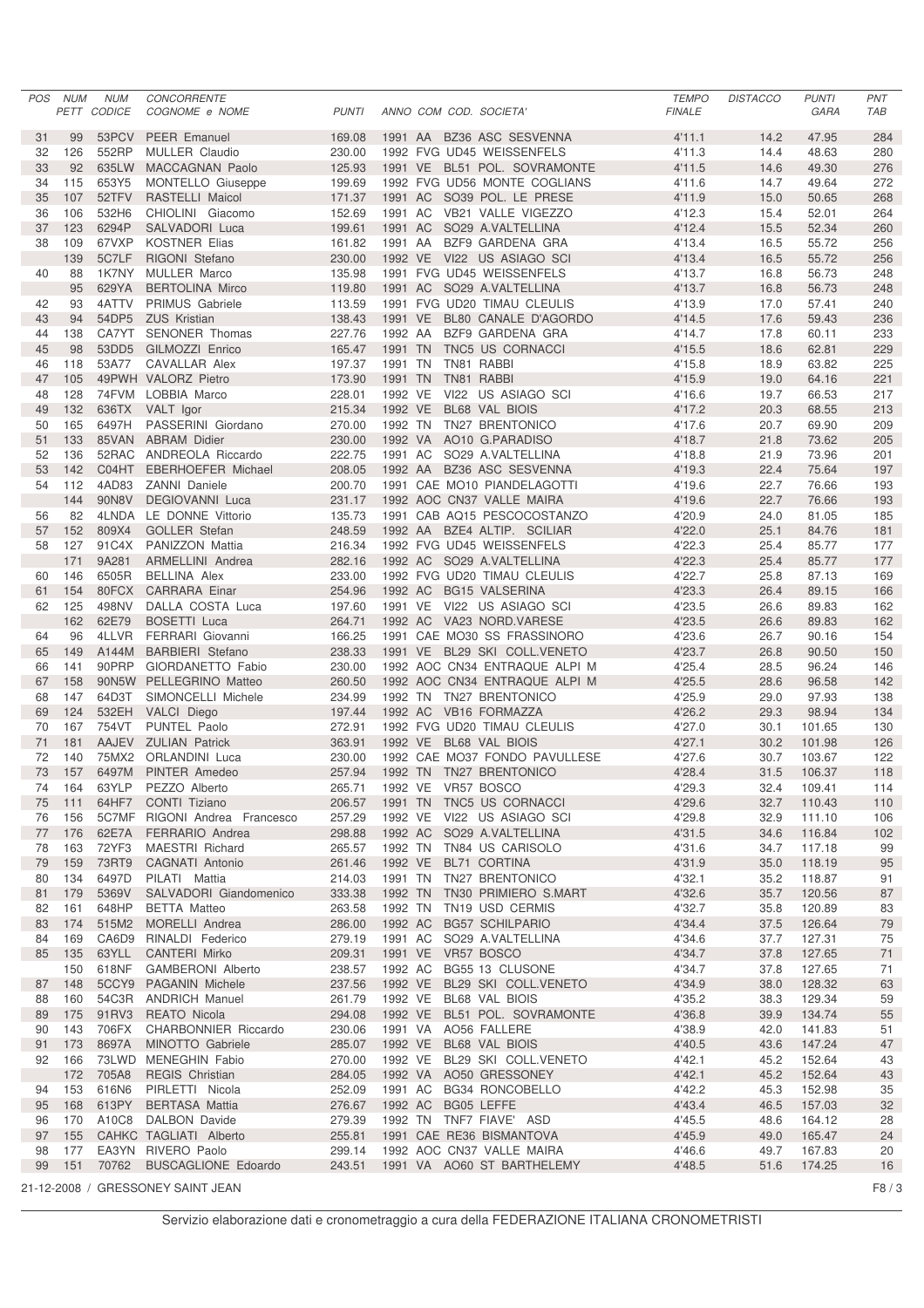| POS. | <b>NUM</b> | <b>NUM</b> | <i>CONCORRENTE</i><br>PETT CODICE COGNOME e NOME | <b>PUNTI</b> | ANNO COM COD. SOCIETA' |                           | <b>TEMPO</b><br><b>FINALE</b> | <b>DISTACCO</b> | <b>PUNTI</b><br>GARA | <b>PNT</b><br><b>TAB</b> |
|------|------------|------------|--------------------------------------------------|--------------|------------------------|---------------------------|-------------------------------|-----------------|----------------------|--------------------------|
| 100  | 178        |            | 9A62W FARCOZ Massimo                             | 301.76       |                        | 1992 VA AO23 GSBERNARDO   | 4'50.7                        | 53.8            | 181.68               | 12 <sup>12</sup>         |
| 101  | 180        |            | 81WWR BERTOLINA Simone                           | 334.85       |                        | 1992 AC SO29 A.VALTELLINA | 4'53.6                        | 56.7            | 191.47               | 8                        |
| 102  |            |            | 182 FA0C5 PIZZI Andrea Angelo                    | 517.35       |                        | 1992 AC MIN4 POOL BRIANZA | 5'37.1                        | 1'40.2          | 338.37               | 4                        |

ISCRITTI ...... 102

- NON PARTITI ... 0
- NON ARRIVATI .. 0

SQUALIFICATI .. 0

## **JUNIORES - MASCHILE**

|                | 220    |       | 60Y4W PELLEGRINO Federico         | 99.43  | 1990 VA |  | AO60 ST BARTHELEMY                  | 3'46.9 | 0.0  | 0.00   | 357    |
|----------------|--------|-------|-----------------------------------|--------|---------|--|-------------------------------------|--------|------|--------|--------|
| 2              | 194    | 40X63 | <b>RAMONI Denis</b>               | 71.61  | 1989 AC |  | VB21 VALLE VIGEZZO                  | 3'48.8 | 1.9  | 6.70   | 351    |
| 3              | 198    |       | 3D3YT NIZZI Enrico                | 80.31  | 1990 TN |  | TNF3 US DOLOMITICA                  | 3'53.5 | 6.6  | 23.27  | 344    |
| 4              | 192    |       | 3CW7H CEOL Matteo                 | 81.43  | 1989 TN |  | GM04 GS FIAMMEGIALLE                | 3'54.0 | 7.1  | 25.03  | 338    |
| 5              | 204    | 35H2F | D'AMBROS DE FRANCESC Stef 81.77   |        | 1989 VE |  | BL76 US VAL PADOLA                  | 3'54.2 | 7.3  | 25.74  | 332    |
| 6              | 226    | 3D631 | VANZO Marino                      | 128.13 | 1990 TN |  | TN19 USD CERMIS                     | 3'54.3 | 7.4  | 26.09  | 326    |
| $\overline{7}$ | 213    |       | 3D67L CEOLAN Mirko                | 104.59 | 1989 TN |  | TNC5 US CORNACCI                    | 3'54.5 | 7.6  | 26.80  | 319    |
| 8              | 196    |       | 3W4E3 PRIMUS Thomas               | 98.69  |         |  | 1989 FVG UD20 TIMAU CLEULIS         | 3'57.4 | 10.5 | 37.02  | 313    |
| 9              | 200    | 501A4 | <b>ANSELMET Henri</b>             | 91.33  |         |  | 1989 VA AO10 G.PARADISO             | 3'57.7 | 10.8 | 38.08  | 307    |
| 10             | 219    |       | 50DHE GOLA Andrea                 | 106.81 |         |  | 1990 AOC CN04 VALLE PESIO           | 3'58.1 | 11.2 | 39.49  | 301    |
| 11             | 203    |       | 53DD4 GARDENER Stefano            | 96.82  | 1990 TN |  | TNC5 US CORNACCI                    | 3'58.5 | 11.6 | 40.90  | 294    |
|                | 216    |       | DAANH PAREINER Michael            | 104.84 | 1990 AA |  | <b>BZA7 ALV KRONSPUR</b>            | 3'58.5 | 11.6 | 40.90  | 294    |
| 13             | 214    | 5468E | LORENZINI Gianluca                | 106.95 | 1989 VE |  | <b>BL57 GS CASTIONESE</b>           | 3'58.8 | 11.9 | 41.96  | 282    |
| 14             | 202    |       | 4H8PW VIERIN Francois             | 96.44  | 1990 VA |  | AO23 GSBERNARDO                     | 3'59.0 | 12.1 | 42.66  | 276    |
| 15             | 201    | 4LPE9 | SCHWIENBACHER Michael             | 94.02  | 1990 AA |  | <b>BZ38 ULTIMO-ULTEN</b>            |        | 12.6 | 44.42  | 269    |
|                |        | 53H64 |                                   |        |         |  |                                     | 3'59.5 |      |        |        |
| 16             | 205    |       | <b>GISMONDI Matteo</b>            | 74.24  | 1990 TN |  | GM04 GS FIAMMEGIALLE                | 4'00.1 | 13.2 | 46.54  | 263    |
| 17             | 224    |       | <b>3CXWH GAIO Nikolas</b>         | 132.35 | 1990 TN |  | TN30 PRIMIERO S.MART                | 4'00.8 | 13.9 | 49.01  | 257    |
| 18             | 232    | 4LR41 | GIORDANETTO Michele               | 121.54 |         |  | 1990 AOC CN09 VALLE STURA           | 4'01.3 | 14.4 | 50.77  | 251    |
| 19             | 222    |       | AAEPZ DARIOLI Mauro               | 152.44 |         |  | 1990 AC VB21 VALLE VIGEZZO          | 4'01.6 | 14.7 | 51.83  | 244    |
| 20             | 197    |       | 1JWMC SCIULLO Domenico            | 77.77  |         |  | 1989 CAB AQ15 PESCOCOSTANZO         | 4'02.5 | 15.6 | 55.00  | 238    |
| 21             | 211    |       | 0DA22 VUERICH Gregorio            | 119.00 |         |  | 1989 FVG UD12 GS VAL GLERIS         | 4'03.4 | 16.5 | 58.18  | 232    |
| 22             | 218    | 3D772 | PRESTI Alessio                    | 107.13 |         |  | 1989 AC BG05 LEFFE                  | 4'03.9 | 17.0 | 59.94  | 225    |
| 23             | 206    | 0E798 | MAGRI Luca                        | 103.42 |         |  | 1990 AC BG57 SCHILPARIO             | 4'04.0 | 17.1 | 60.29  | 219    |
| 24             | 193    |       | 4LMTT FUCCARO Francesco           | 95.26  |         |  | 1990 FVG UD27 2002 TARVISIO         | 4'04.1 | 17.2 | 60.64  | 213    |
|                | 195    |       | 3RRRL MUSILLI Federico            | 80.90  |         |  | 1990 CAB AQ17 BARREA                | 4'04.1 | 17.2 | 60.64  | 213    |
| 26             | 215    | 73A29 | NOECKLER Andreas                  | 119.00 |         |  | 1989 AA BZA7 ALV KRONSPUR           | 4'05.6 | 18.7 | 65.93  | 200    |
| 27             | 208    | 80E81 | PAGANESSI Stefano                 | 120.94 |         |  | 1990 AC BG05 LEFFE                  | 4'07.7 | 20.8 | 73.34  | 194    |
| 28             | 191    |       | 3RRFV SPICA Patrizio              | 93.00  |         |  | 1989 CAB AQ15 PESCOCOSTANZO         | 4'08.0 | 21.1 | 74.39  | 188    |
| 29             | 217    |       | 3DXCL MARONI Alessio              | 113.92 |         |  | 1989 AC LC11 VALSASSINA             | 4'08.9 | 22.0 | 77.57  | 182    |
| 30             | 235    | 40X5E | CERUTTI Lorenzo                   | 141.11 |         |  | 1990 AC VB21 VALLE VIGEZZO          | 4'09.0 | 22.1 | 77.92  | 175    |
| 31             | 212    | 81TEH | <b>BOMBARDIERI Simone</b>         | 103.31 | 1990 AC |  | SO01 LIVIGNO                        | 4'09.5 | 22.6 | 79.68  | 169    |
|                | 247    | 4LR02 | STEINWANDTER Lukas                | 170.95 | 1990 AA |  | BZG2 DOBBIACO                       | 4'09.5 | 22.6 | 79.68  | 169    |
| 33             | 223    |       | 41HYE ZAMPIERI Stefano            | 150.12 | 1990 VE |  | <b>BL57 GS CASTIONESE</b>           | 4'10.2 | 23.3 | 82.15  | 157    |
| 34             | 209    |       | <b>3W7TM RIGA Enrico</b>          | 99.09  | 1989 VE |  | BL51 POL. SOVRAMONTE                | 4'10.9 | 24.0 | 84.62  | 150    |
| 35             | 225    | 53A6P | RUATTI Mattia                     | 128.91 | 1990 TN |  | TN81 RABBI                          | 4'11.0 | 24.1 | 84.97  | 144    |
| 36             | 236    |       | 52MR8 CANTONI Daniel              | 177.73 | 1990 AC |  | SO01 LIVIGNO                        | 4'11.3 | 24.4 | 86.03  | 138    |
| 37             | 210    |       | 80NHN MORSTABILINI Paolo          | 112.24 | 1989 AC |  | <b>BG58 GROMO EDILMORA</b>          | 4'12.0 | 25.1 | 88.50  | 132    |
| 38             | 230    | 40A9M | <b>BUZZONI Piergiorgio</b>        | 136.06 | 1990 AC |  | LC13 PRIMALUNA                      | 4'12.6 | 25.7 | 90.61  | 125    |
| 39             | 221    | 49NL9 | POOLI Matteo                      | 135.53 | 1990 TN |  | TN27 BRENTONICO                     | 4'13.8 | 26.9 | 94.84  | 119    |
| 40             | 233    | A03T1 | <b>CAVAGNA Ervin</b>              | 149.12 | 1990 AC |  | <b>BG15 VALSERINA</b>               | 4'14.7 | 27.8 | 98.02  | 113    |
| 41             | 199    |       | 66RTM COLAMARINO Andrea           | 90.59  |         |  | 1990 CAB AQ15 PESCOCOSTANZO         | 4'15.1 | 28.2 | 99.43  | 106    |
| 42             | 245    | 4L0A2 | <b>MISCHKOT Michele</b>           | 176.70 |         |  | 1990 FVG UD45 WEISSENFELS           | 4'15.5 | 28.6 | 100.84 | 100    |
| 43             | 229    |       | 4LNDE DI GIOVANNI Cesare          | 126.29 |         |  | 1990 CAB AQ15 PESCOCOSTANZO         | 4'16.5 | 29.6 | 104.36 | 94     |
| 44             | 239    | 4LR3V | <b>BERNARDI Davide</b>            | 178.01 |         |  | 1990 AOC CN09 VALLE STURA           | 4'16.8 | 29.9 | 105.42 | 88     |
| 45             | 207    | 619FH | OLIVARI Andrea                    | 115.57 | 1990 AC |  | <b>BG58 GROMO EDILMORA</b>          | 4'16.9 | 30.0 | 105.77 | 81     |
| 46             | 228    | 376AR | GUIDETTI Marco                    | 163.02 |         |  | 1989 CAE RE36 BISMANTOVA            | 4'18.5 | 31.6 | 111.41 | 75     |
|                |        |       |                                   |        |         |  |                                     |        |      |        |        |
|                | 47 243 | 6059Y | <b>BODINO</b> Gabriele            |        |         |  | 175.14 1990 AOC CN25 SKI AVIS BORGO | 4'19.0 | 32.1 | 113.18 | 69     |
| 48             | 231    |       | 41NAP TANCON Matteo               | 160.97 |         |  | 1990 VE BL80 CANALE D'AGORDO        | 4'21.1 | 34.2 | 120.58 | 63     |
| 49             | 227    |       | 4H9LE POLLAZZON Patrick           | 130.38 |         |  | 1989 VE BL76 US VAL PADOLA          | 4'21.4 | 34.5 | 121.64 | 56     |
| 50             | 234    |       | 4HNFF DOTTO Giosue                | 154.21 |         |  | 1990 AOC CN34 ENTRAQUE ALPI M       | 4'29.5 | 42.6 | 150.20 | 50     |
| 51             | 238    | 49LD3 | SALVADORI Matteo                  | 165.08 |         |  | 1990 TN TN30 PRIMIERO S.MART        | 4'30.7 | 43.8 | 154.43 | 44     |
| 52             | 242    | 4L939 | <b>MELLERIO Boris</b>             | 176.73 |         |  | 1990 AC VB21 VALLE VIGEZZO          | 4'31.3 | 44.4 | 156.54 | 38     |
| 53             | 244    |       | 50MYN GIONO Roberto               | 198.75 |         |  | 1990 VA AO50 GRESSONEY              | 4'31.8 | 44.9 | 158.31 | 31     |
| 54             | 237    |       | 62FMM BOZZOLO Marco               | 222.81 |         |  | 1989 AC VA45 CUNARDO                | 4'31.9 | 45.0 | 158.66 | 25     |
|                | 55 241 |       | 51522 ALBRICCI Lorenzo            | 179.84 |         |  | 1990 AC BG55 13 CLUSONE             | 4'36.2 | 49.3 | 173.82 | 19     |
|                |        |       | 21-12-2008 / GRESSONEY SAINT JEAN |        |         |  |                                     |        |      |        | F8 / 4 |